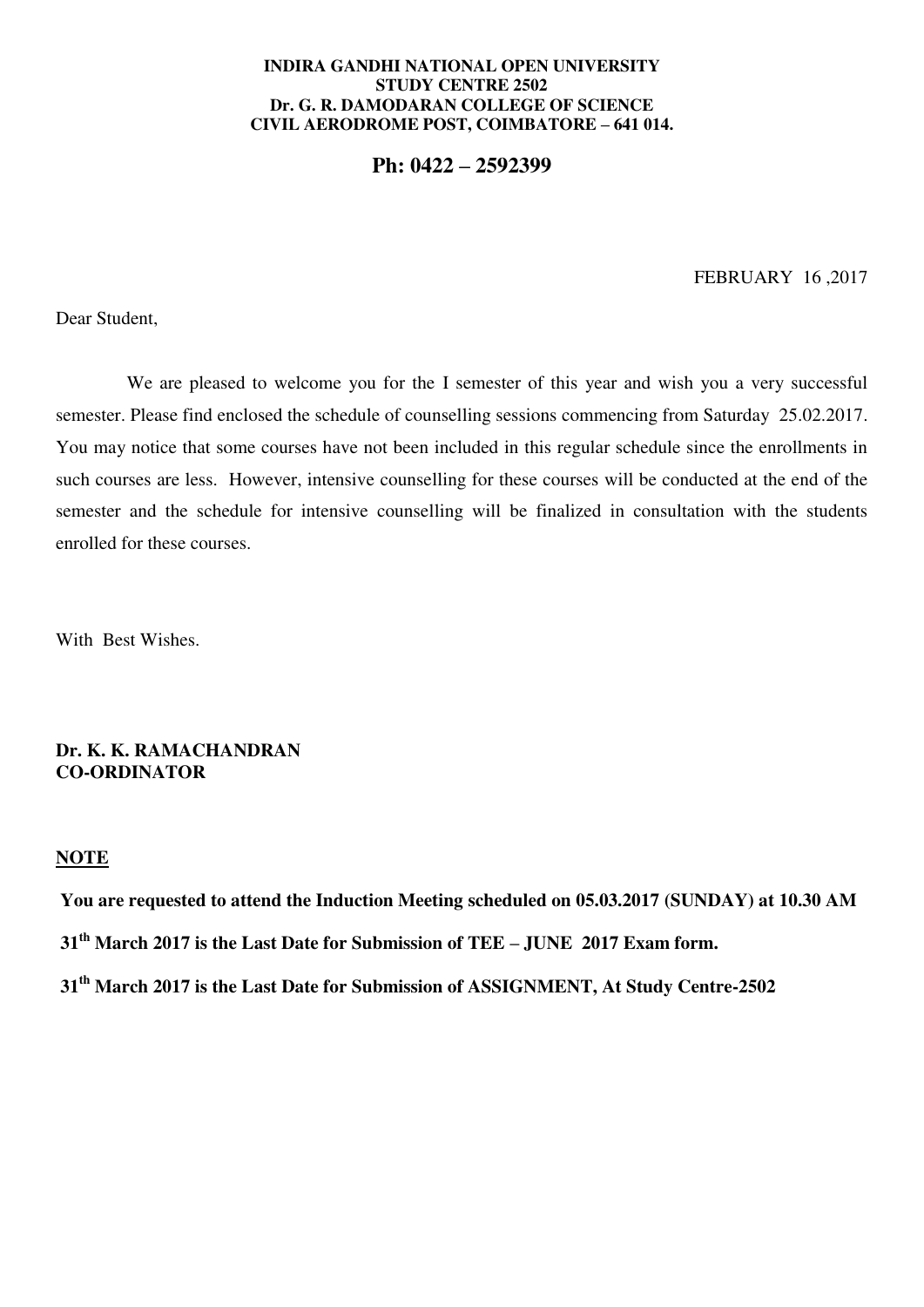#### **INDIRA GANDHI NATIONAL OPEN UNIVERSITY**

# **MANAGEMENT PROGRAMME**

# **Schedule of Counseling Sessions 2017**

# February 16, 2017

| Date     | I<br>09.00-11.00  | $\mathbf{I}$<br>11.15-01.15 | $\mathbf{III}$<br>02.00-04.00 | IV<br>04.15-06.15 |
|----------|-------------------|-----------------------------|-------------------------------|-------------------|
| 25.02.17 | <b>MS 1/MS 53</b> | <b>MS 1/MS 53</b>           | <b>MS 3/MS 10</b>             | MS 3/ MS 10       |
| 26.02.17 | <b>MS 4/MS52</b>  | <b>MS 4/MS52</b>            | MS <sub>2</sub>               | MS 92             |
| 05.03.17 | MS <sub>2</sub>   | MS <sub>2</sub>             | <b>MS 5/MS52</b>              | MS 5/MS 63        |
| 11.03.17 | MS 8/MS 24        | MS 8/MS 24                  | MS 8 /MS 21                   | MS <sub>23</sub>  |
| 12.03.17 | MS <sub>9</sub>   | MS9                         | MS11/54                       | MS11/MS54         |
| 18.03.17 | MS 6/MS 95        | MS 6/MS 95                  | <b>MS 7/MS22</b>              | <b>MS 7/MS22</b>  |
| 19.03.17 | MS 91             | MS 91                       | <b>MS93</b>                   | MS 93             |
| 26.03.17 | MS 51             | MS 51                       | MS 91                         |                   |
|          |                   |                             |                               |                   |

# **Dr. K. K. RAMACHANDRAN CO-ORDINATOR**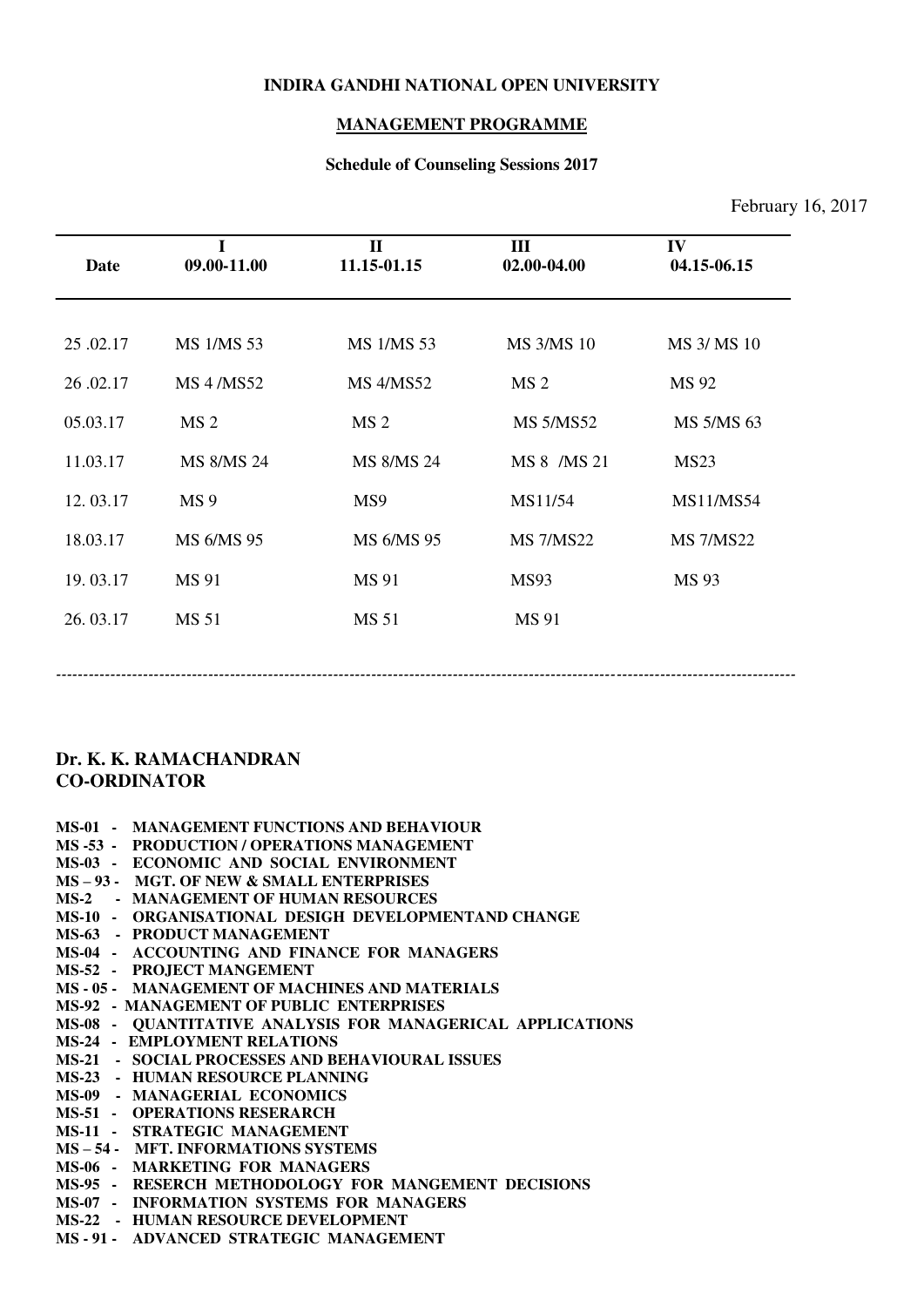FEBRUARY 16, 2017

Dear Student,

The following is the counseling schedule for the **PGDHE** Programme

| 05.03.17 | <b>MES 101</b><br><b>MES 101</b> | <b>MES 102</b> | <b>MES 102</b> |
|----------|----------------------------------|----------------|----------------|
|          |                                  |                |                |
| 11.03.17 | <b>MES 103</b><br><b>MES 103</b> | <b>MES 104</b> | <b>MES 104</b> |
| 12.03.17 | <b>MES 105</b><br><b>MES 105</b> | <b>MES 106</b> | <b>MES 106</b> |

- **MES 101 HIGHER EDUCATION ITS CONTEX AND LINKAGES**
- **MES 102 -INSTRUCTION IN HIGHER EDUCATION**
- **MES 103 HIGHER EDUCATION: SOCIO PSYCHOLOGICAL FIELD**
- **MES 104 PLANNING AND MANAGEMENT OF HIGHEREDUCATION**
- **MES 105 PROJECT WORK**
- **MES 106 EXTENDED CONTACT PROGRAMME**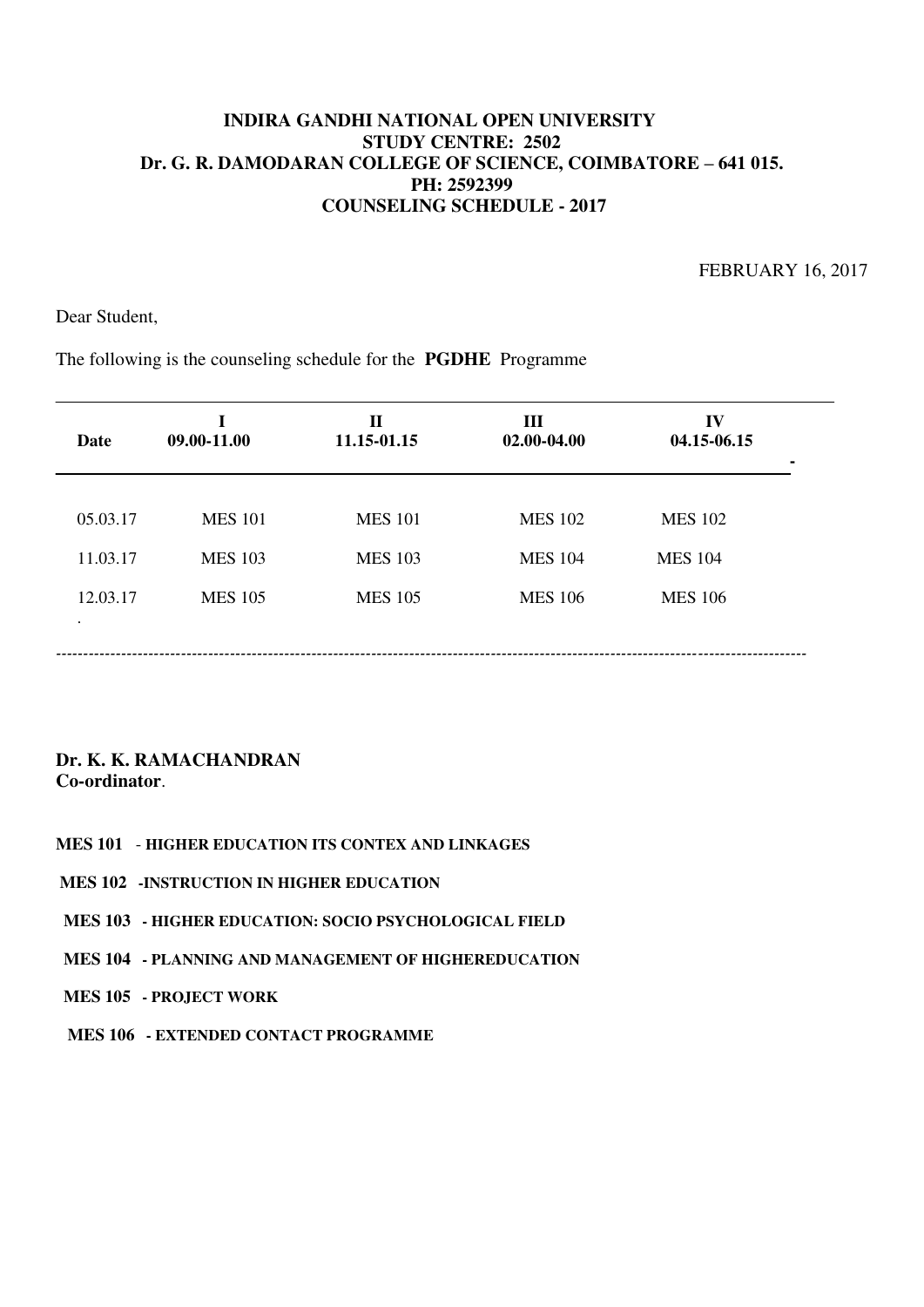FEBRUARY 16, 2017

Dear Student,

The following is the counseling schedule for the **MTM II YEAR** Programme

| <b>Date</b> | 09.00-11.00 | $\mathbf H$<br>11.15-01.15 | Ш<br>02.00-04.00 | IV<br>04.15-06.15 |
|-------------|-------------|----------------------------|------------------|-------------------|
| 05.03.17    | MTM 10      | <b>MTM 11</b>              | <b>MTM 12</b>    | MTM 13            |
| 11.03.17    | MTM 14      | MTM 15                     | MTM 16           | MTM 9             |
|             |             |                            |                  |                   |

**Dr. K. K. RAMACHANDRAN Co-ordinator**.

## **MTM 10 - TOURISM IMPACTS**

- **MTM 11 TOURISM PLANNING AND DEVELOPMENT**
- **MTM 12 TOURISM PRODUCTS; DESIGN AND DEVELOPMENT**
- **MTM 13 TOURISM OPERATIONS**
- **MTM 14 – TOURISM TRANSPORT MANAGEMENT**
- **MTM 15 MEETING,INCENTIVES, CONFERENCE AND EXPOSITIONS**

### **MTM 16 - DISSERTATION**

**MTM 9 – UNDERSTANDING TOURISM MARKETS**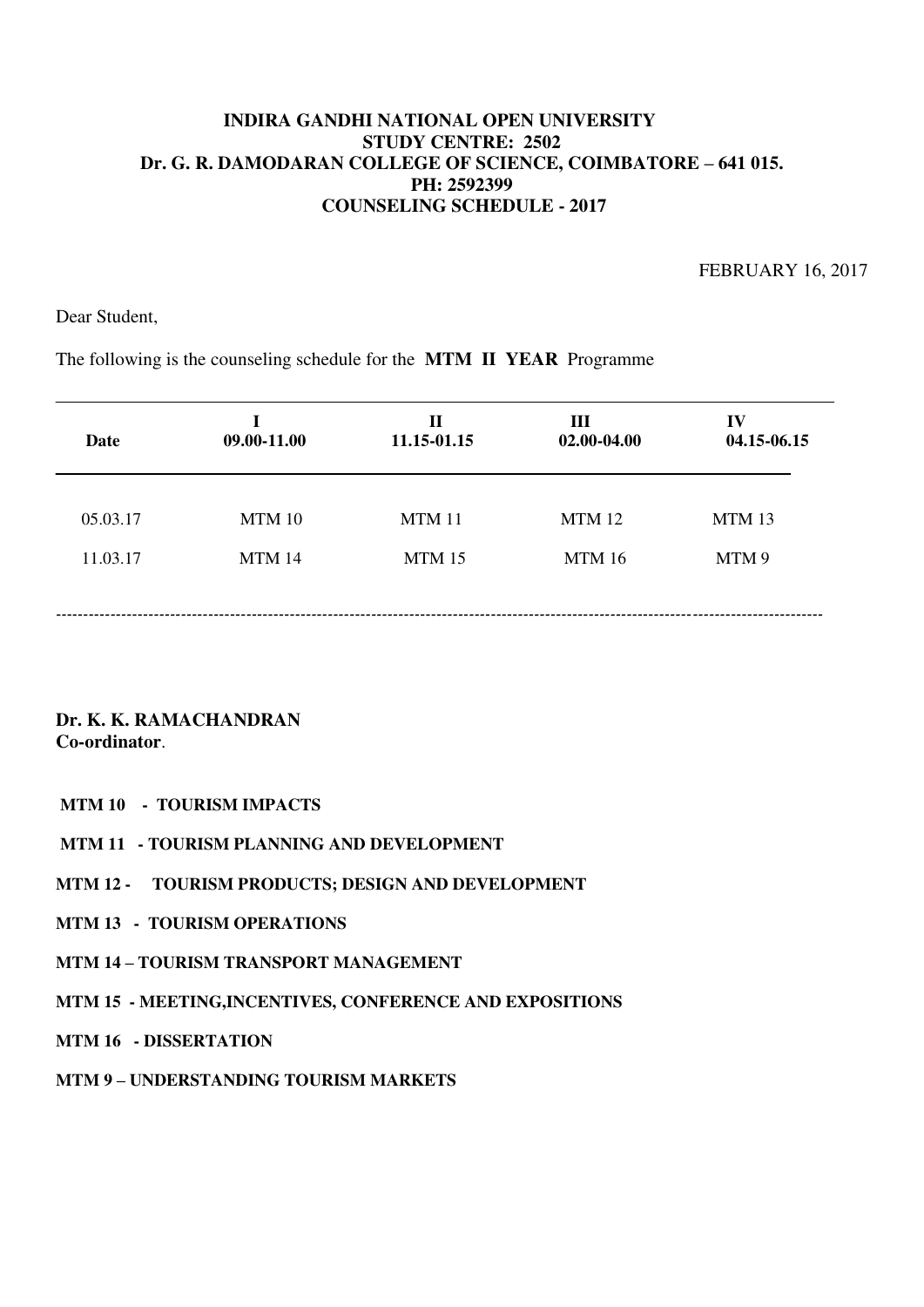FEBRUARY 16, 2017

Dear Student,

The following is the counseling schedule for the **MSO II YEAR** Programme

| <b>Date</b> | 09.00-11.00 | $\mathbf H$<br>11.15-01.15 | Ш<br>02.00-04.00 | IV<br>04.15-06.15 |
|-------------|-------------|----------------------------|------------------|-------------------|
| 19.03.17    | MSOE 1      | MSOE 3                     |                  |                   |
|             |             |                            |                  |                   |

**Dr. K. K. RAMACHANDRAN Co-ordinator**.

**MSOE 1 -SOCIOLOGY OF EDUCATION** 

**MSOE 3 - SOCIOLOGY OF RELIGION**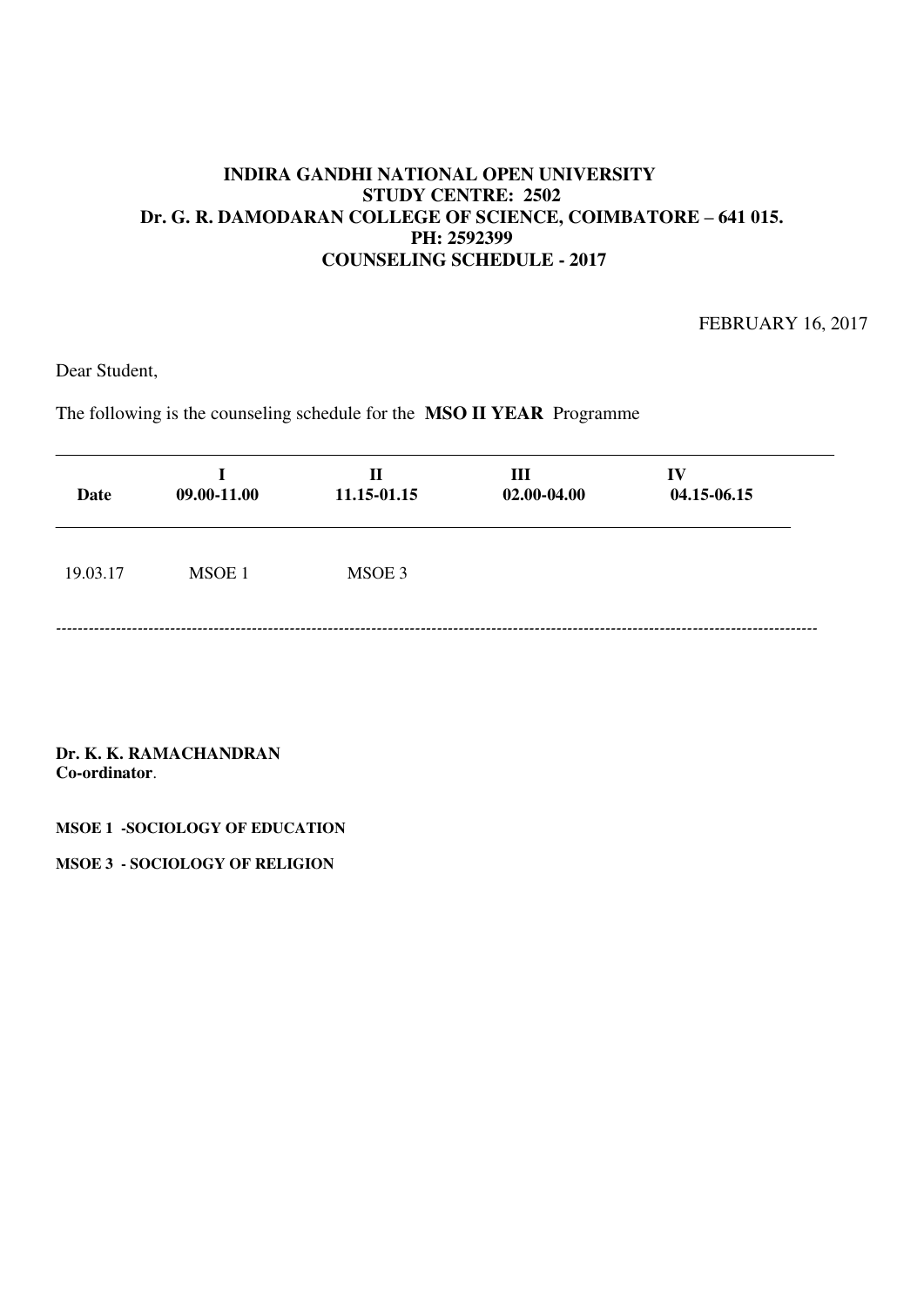FEBRUARY 16, 2017

Dear Student,

The following is the counseling schedule for the **MSO I YEAR** Programme

| Date     | 09.00-11.00      | H<br>11.15-01.15 | III<br>02.00-04.00 | $\bf{IV}$<br>04.15-06.15 |
|----------|------------------|------------------|--------------------|--------------------------|
| 18.03.17 | MSO <sub>1</sub> | MSO <sub>2</sub> | MSO <sub>3</sub>   | MSO <sub>4</sub>         |
|          |                  |                  |                    |                          |

- **MSO 1 -SOCIOLOGICAL THEORIES AND CONCPTS**
- **MSO 2 RESEARCH METHODS AND METHODOLOGIES**
- **MSO 3 -SOCIOLOGY OF DEVELOPMENT**
- **MSO 4 SOCIOLOGY IN INDIA**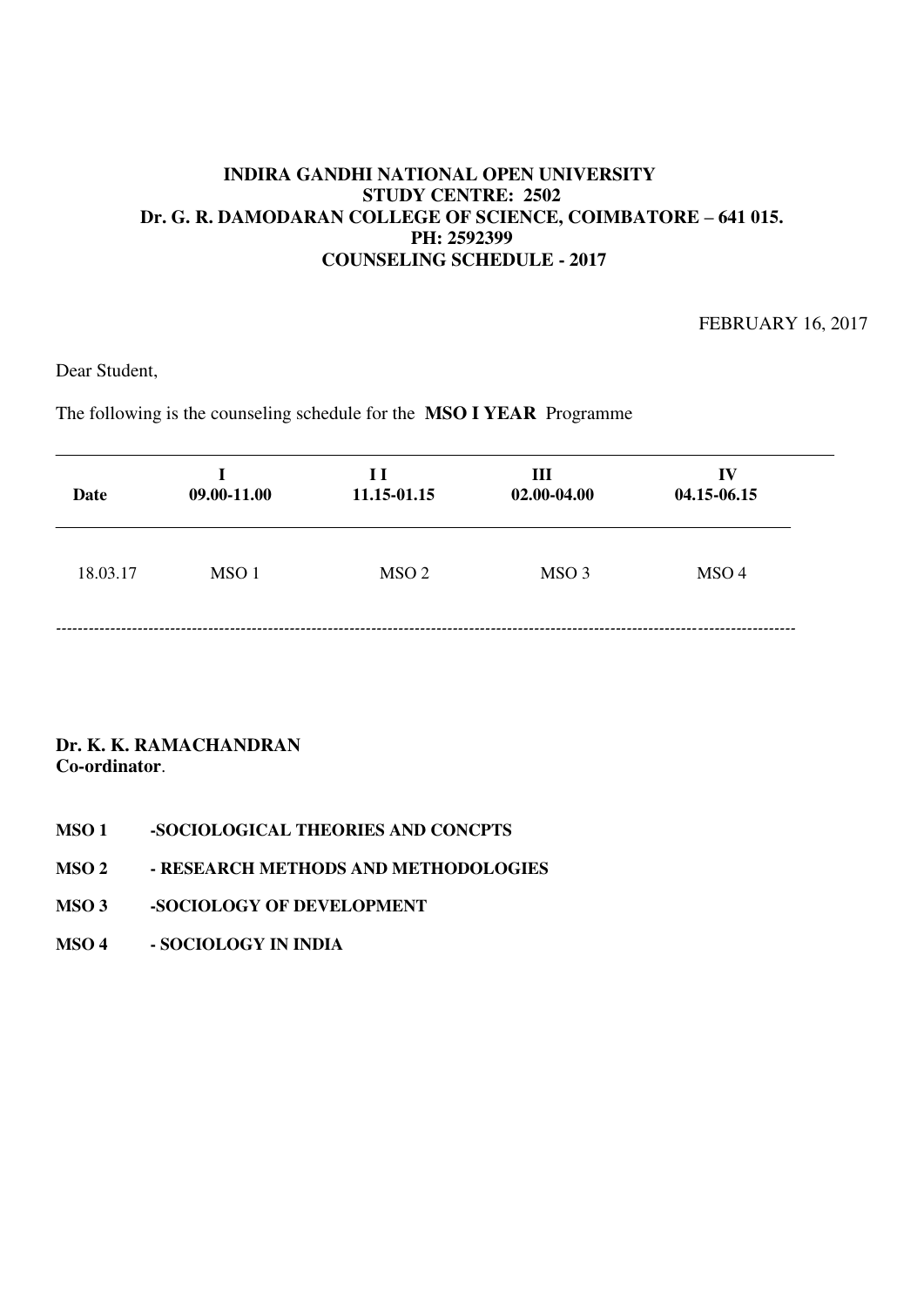FEBRUARY 16, 2017

Dear Student,

The following is the counseling schedule for the **MPS II YEAR** Programme

| Date     | T<br>09.00-11.00  | $\mathbf{I}$<br>11.15-01.15 | Ш<br>02.00-04.00  | IV<br>04.15-06.15 |
|----------|-------------------|-----------------------------|-------------------|-------------------|
| 19.03.17 | MED <sub>8</sub>  | MGPE 11                     | MPSE 6            | MPSE 6            |
| 26.03.17 | MPSE <sub>1</sub> | MPSE <sub>4</sub>           | MPSE <sub>7</sub> | MPSE8             |
|          |                   |                             |                   |                   |

- **MED 8 GLOBALISATION AND ENVIRONMENT**
- **MGPE 11 HUMAN SECURITY**
- **MPSE 6 PEACE AN CONFLICT STUDIES**
- **MPSE1 INDIA AND THE WORLD**
- **MPSE 4 SOCIAL AND POLITICAL THOUGHT IN MODERN INDIA**
- **MPSE7 SOCIAL MOVEMENTS AND POLITICS IN INDIA**
- **MPSE 8 STATE POLITICS IN INDIA**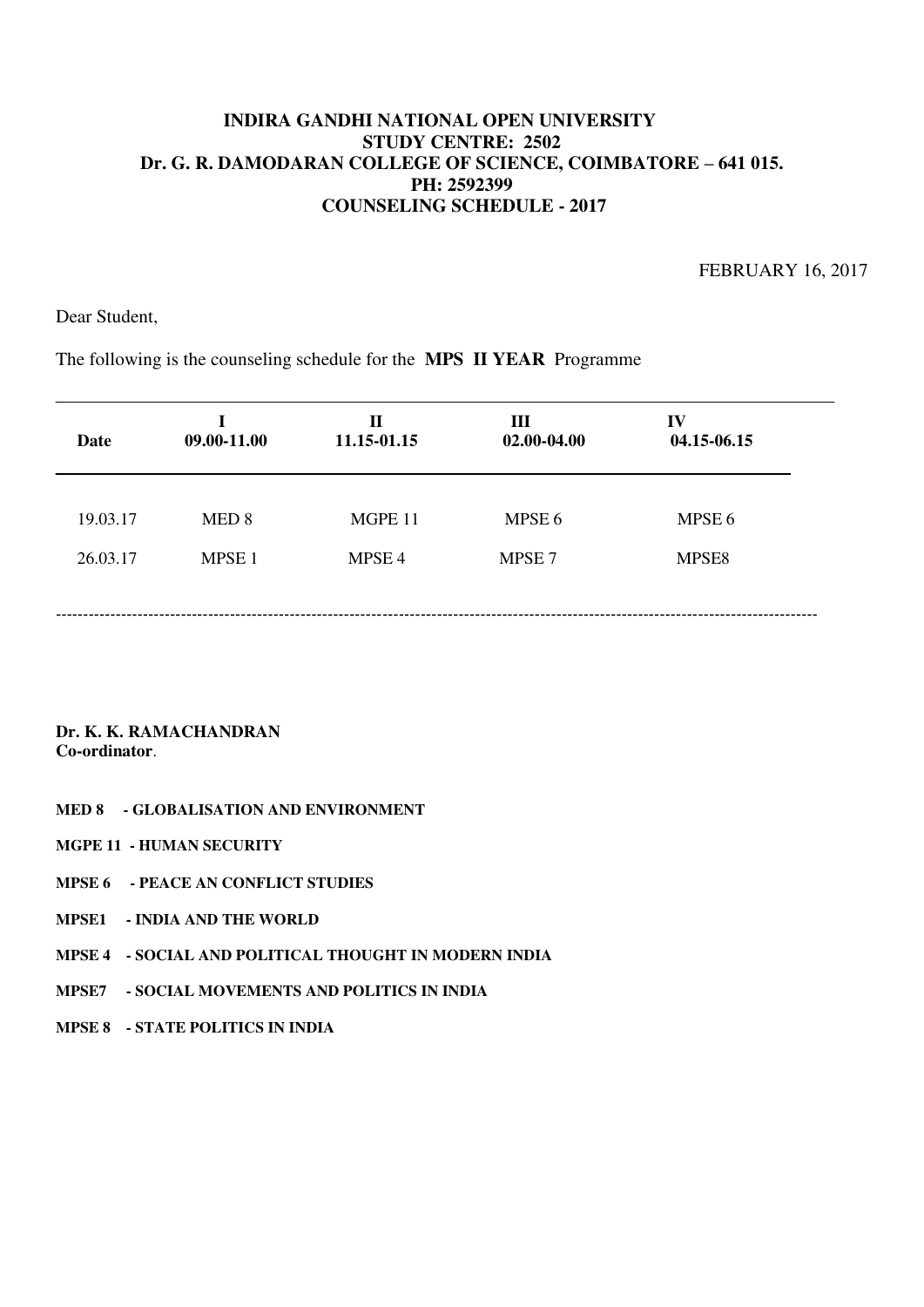FEBRUARY 16, 2017

Dear Student,

The following is the counseling schedule for the **MPS I YEAR** Programme

| Date     | T.<br>09.00-11.00 | Н<br>11.15-01.15 | Ш<br>02.00-04.00 | IV<br>04.15-06.15 |
|----------|-------------------|------------------|------------------|-------------------|
| 12.03.17 | MPS 1             | MPS 1            | MPS <sub>2</sub> | MPS <sub>2</sub>  |
| 18.03.17 | MPS 3             | MPS <sub>3</sub> | MPS 4            | MPS 4             |

- **MPS1 POLITICAL THEORY**
- **MPS2 -INTERNATIONAL RELATIONS:THEORY AND PROBLEMS**
- **MPS3 INDIA:DEMOCRACY AND DEVELOPMENT**
- **MPS4 COMPARATIVE POLITICS:ISSUES AND TRENDS**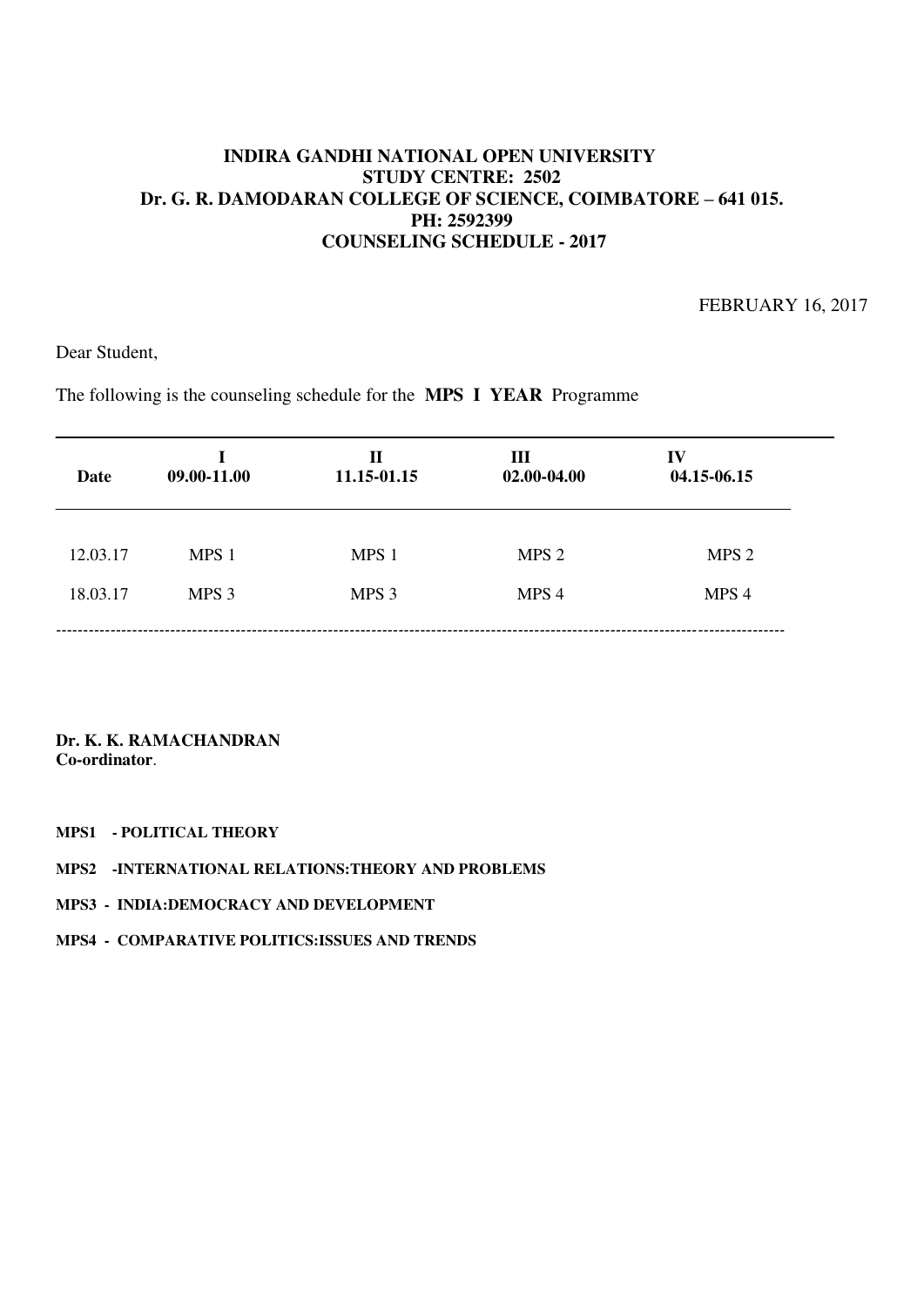FEBRUARY 16, 2017

Dear Student,

The following is the counseling schedule for the **MPA I YEAR** Programme

| Date     | $09.00 - 11.00$ | $11.15 - 01.15$ | $02.00 - 04.00$ | $04.15 - 06.15$ |  |
|----------|-----------------|-----------------|-----------------|-----------------|--|
| 25.02.17 | <b>MPA 11</b>   | <b>MPA 11</b>   | <b>MPA 12</b>   | MPA 12          |  |
| 26.02.17 | <b>MPA 13</b>   | $MPA$ 13        | <b>MPA 14</b>   | <b>MPA 14</b>   |  |
| 05.03.17 | <b>MPA 11</b>   | <b>MPA 12</b>   | <b>MPA 13</b>   | <b>MPA 14</b>   |  |
|          |                 |                 |                 |                 |  |

## **Dr. K. K. RAMACHANDRAN Co-ordinator**.

### **MPA 11 - STATE , SOCIETY AND PUBLIC ADMINISTRATION**

**MPA 12 - ADMINISTRATIVE THEORY** 

# **MPA 13 - PUBLIC SYSTEMS MANAGEMENT**

## **MPA 14 - HUMAN RESOURCE MANAGEMENT**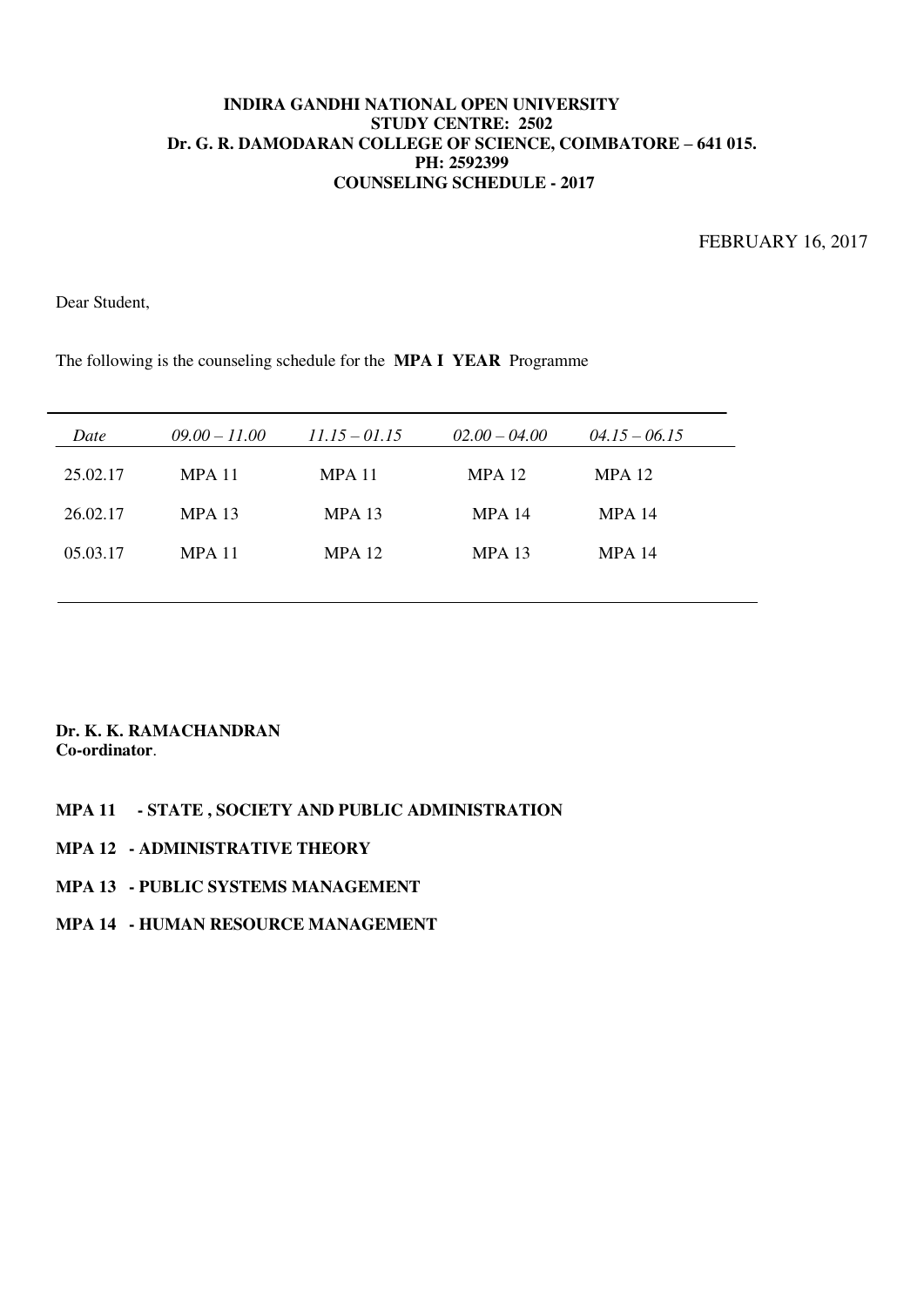FEBRUARY 16, 2017

Dear Student,

| Date     | $09.00 - 11.00$  | $11.15 - 01.15$  | $02.00 - 04.00$  | $04.15 - 06.15$  |
|----------|------------------|------------------|------------------|------------------|
| 11.03.17 | <b>MPA 15</b>    | <b>MPA 15</b>    | <b>MPA 16</b>    | <b>MPA 16</b>    |
| 12.03.17 | <b>MPA 15</b>    | <b>MPA 15</b>    | <b>MPA 16</b>    | <b>MPA 16</b>    |
| 18.03.17 | MPS <sub>3</sub> | MPS <sub>3</sub> | MSO <sub>2</sub> | MSO <sub>2</sub> |
| 19.03.17 | <b>MPA 17</b>    | <b>MPA 17</b>    | <b>MPA 18</b>    | <b>MPA 18</b>    |
| 26.03.17 | MPS <sub>3</sub> | <b>MPA 17</b>    | <b>MPA 18</b>    |                  |
|          |                  |                  |                  |                  |

The following is the counseling schedule for the **MPA II YEAR** Programme

- **MPA 15 PUBLIC POLICY AND ANALYSIS**
- **MPA 16 DECENTRALISATION AND LOCAL GOVERNANCE**
- **MPS 3 INDIA: DEMOCRACY AND DEVELOPMENT**
- **MSO 2 RESEARCH METHODS AND METHODOLOGIES**
- **MPA 17 ELECTRONIC GOVERNANCE**
- **MPA 18 DISASTER MANAGEMENT**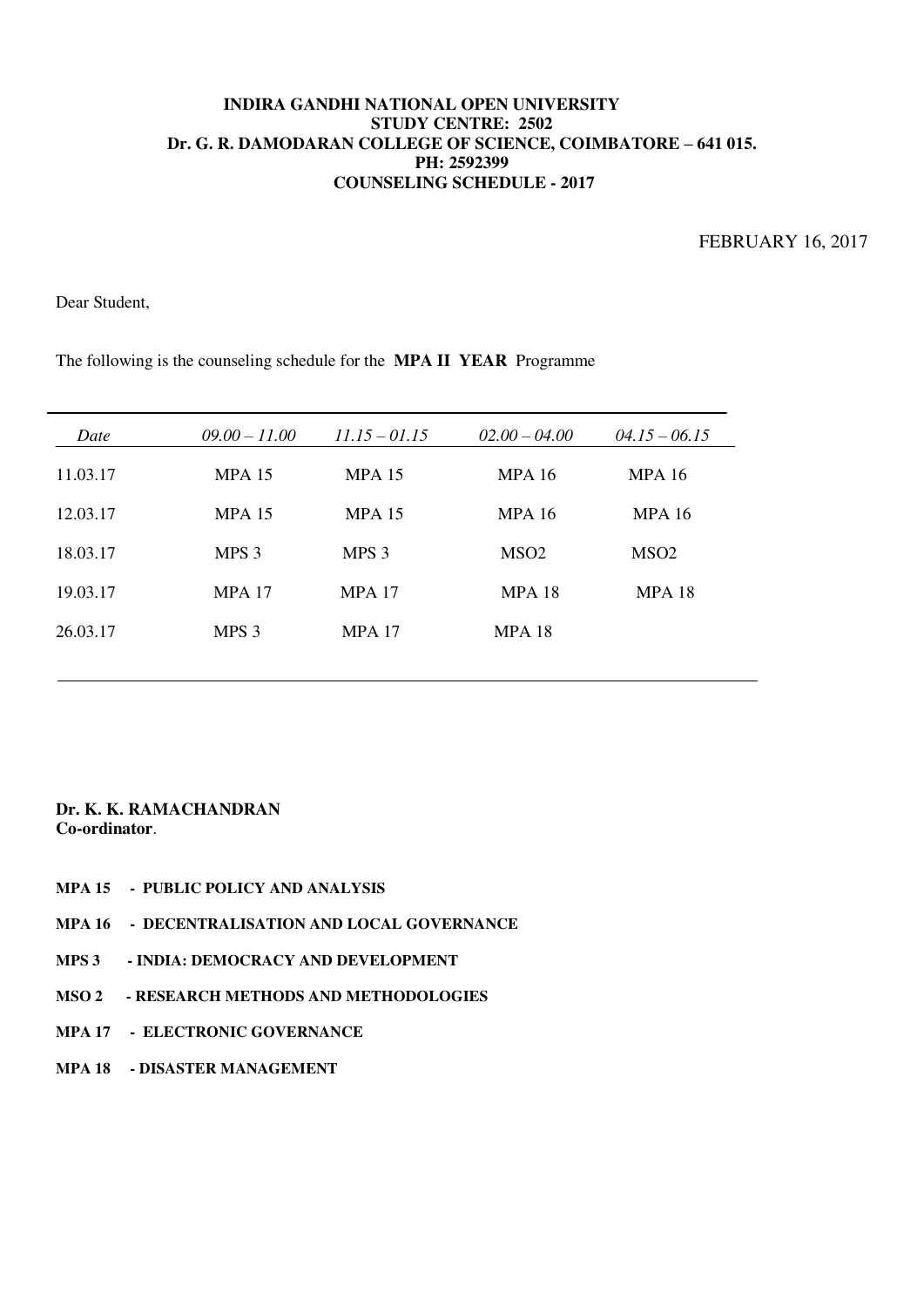FEBRUARY 16, 2017

Dear Student,

The following is the counseling schedule for the **MEG I YEAR** Programme

| Date     | $09.00 - 11.00$  | $11.15 - 01.15$  | $02.00 - 04.00$  | $04.15 - 06.15$  |  |
|----------|------------------|------------------|------------------|------------------|--|
|          |                  |                  |                  |                  |  |
| 05.03.17 | MEG 1            | MEG 1            | MEG <sub>2</sub> | MEG <sub>2</sub> |  |
| 11.03.17 | MEG <sub>3</sub> | MEG <sub>3</sub> | MEG <sub>4</sub> | MEG 4            |  |
|          |                  |                  |                  |                  |  |

- **MEG 1 BRITISH POETRY**
- **MEG 2 BRITISH DRAMA**
- **MEG 3 BRITISH NOVAL**
- **MEG 4 ASPECTS OF LANGUAGE**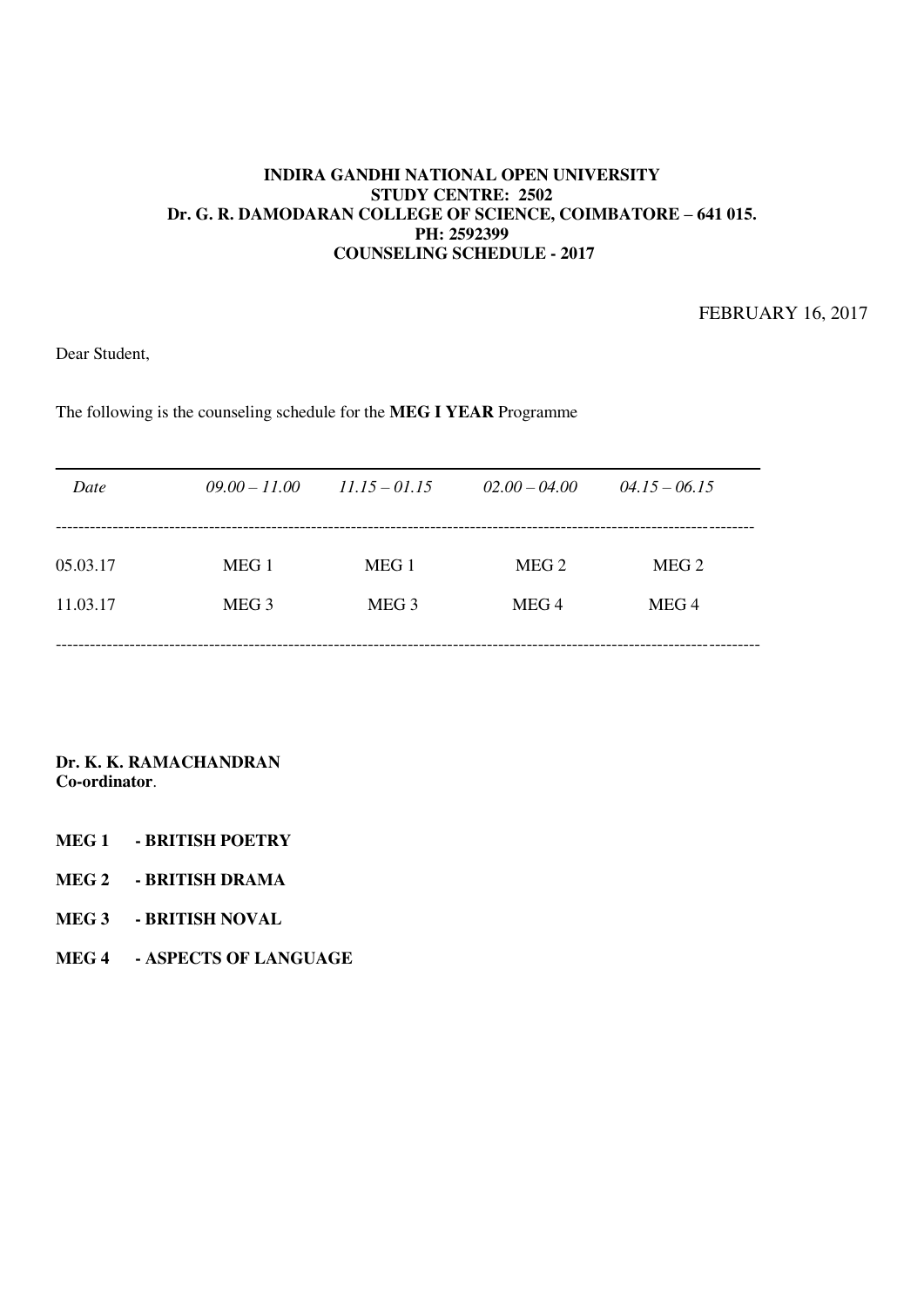FEBRUARY 16, 2017

Dear Student,

The following is the counseling schedule for the **MEC II YEAR** Programme

| Date     | $09.00 - 11.00$ | $11.15 - 01.15$ | $02.00 - 04.00$ | $04.15 - 06.15$ |  |
|----------|-----------------|-----------------|-----------------|-----------------|--|
| 18.03.17 | <b>MEC 109</b>  | MEC 6           | MEC 7           | MEC 8           |  |
|          |                 |                 |                 |                 |  |

**Dr. K. K. RAMACHANDRAN Co-ordinator** 

#### . **MEC 109 –RESEARCH METHODS IN ECONOMICS**

### **MEC 6 – PUBLIC ECONOMICS**

#### **MEC 7 - INTERNATIONAL TRADE AND FINANCE**

**MEC 8 – ECONOMICS OF SOCIAL SECTOR AND ENVIRONMENT**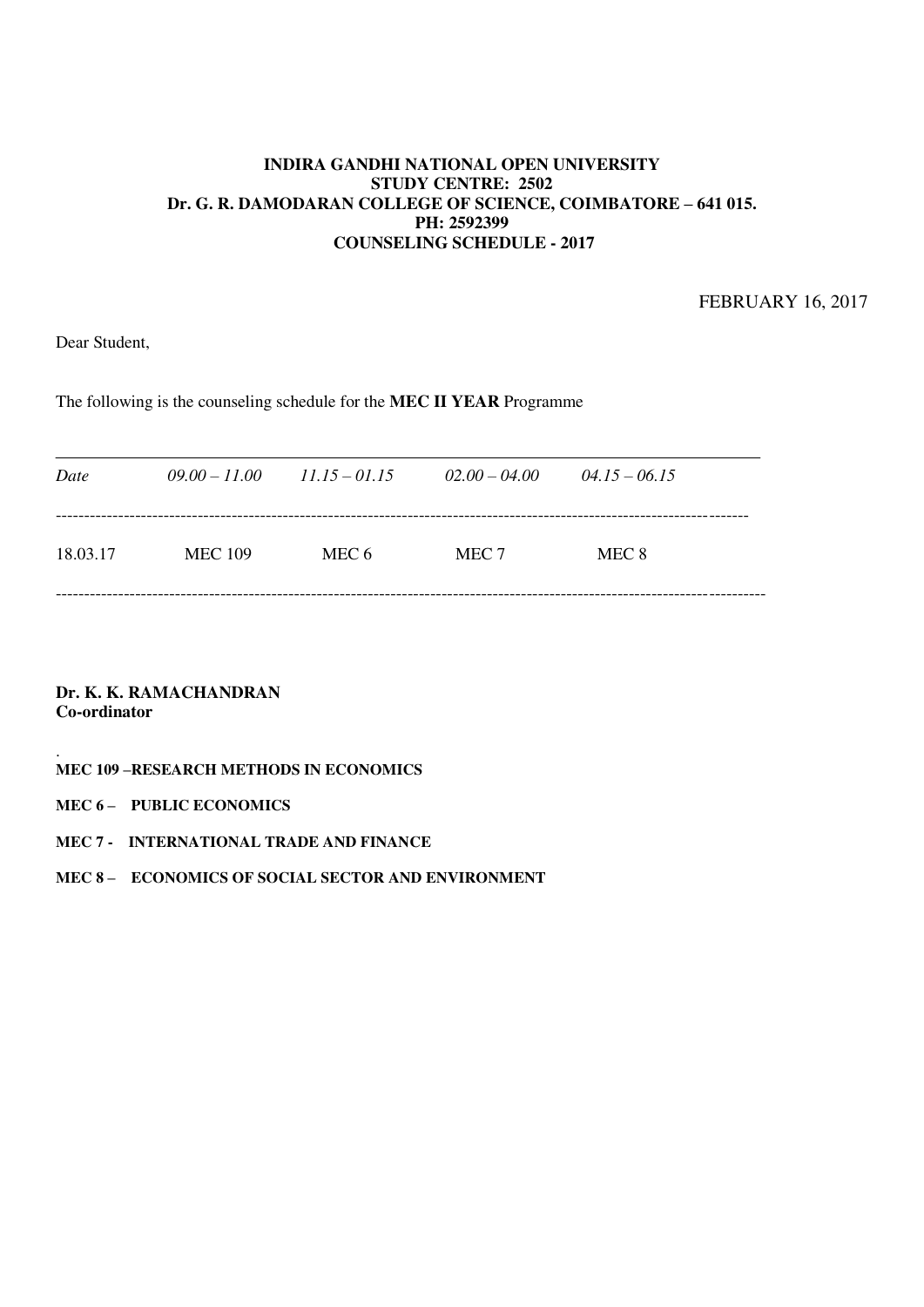FEBRUARY 16, 2017

Dear Student,

The following is the counseling schedule for the **MEC I YEAR** Programme

| Date     | $09.00 - 11.00$  | $11.15 - 01.15$  | $02.00 - 04.00$  | $04.15 - 06.15$  |  |
|----------|------------------|------------------|------------------|------------------|--|
|          |                  |                  |                  |                  |  |
| 05.03.17 | MEC <sub>1</sub> | MEC <sub>1</sub> | <b>MEC 105</b>   | <b>MEC 105</b>   |  |
| 11.03.17 | MEC 2            | MEC <sub>2</sub> | MEC <sub>3</sub> | MEC <sub>3</sub> |  |
| 12.03.17 | MEC <sub>4</sub> | MEC <sub>4</sub> |                  |                  |  |
|          |                  |                  |                  |                  |  |

- **MEC 1 MICROEEONOMIC ANALYSIS**
- **MEC 105 INDIAN ECONOMIC POLICY**
- **MEC 2 MACROECONOMIC ANALYSIS**
- **MEC 3** QUANTITATIVE METHODS
- **MEC 4 ECONOMICS OF GROWTH AND DEVELOPMENT**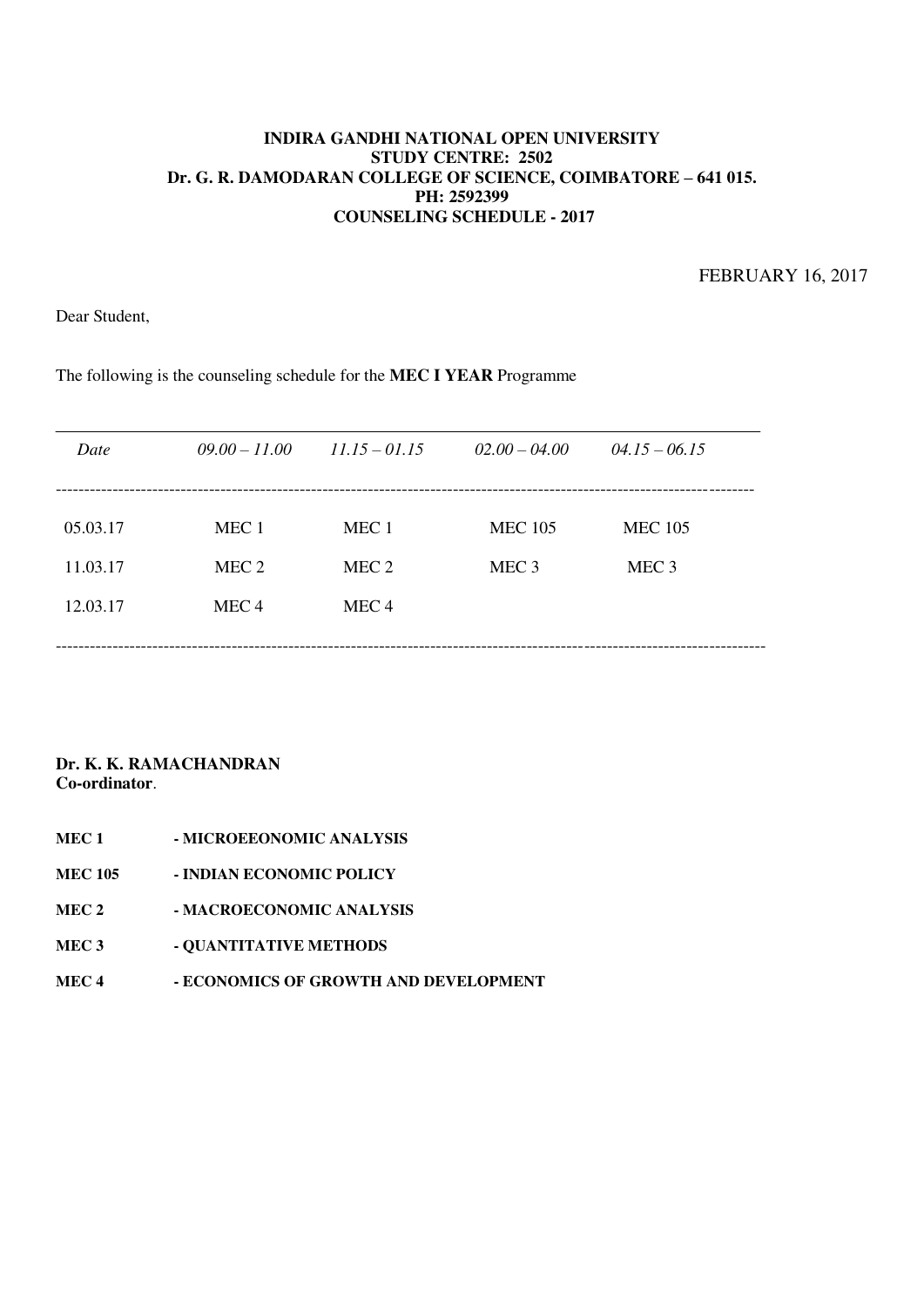Dear Student,

The following is the counseling schedule for the **MCOM I YEAR** Programme

| Date     | $09.00 - 11.00$  | $11.15 - 01.15$  | $02.00 - 04.00$  | $04.15 - 06.15$  |
|----------|------------------|------------------|------------------|------------------|
|          |                  |                  |                  |                  |
| 25.02.17 | IBO <sub>1</sub> | IBO 1            | IBO <sub>2</sub> | IBO <sub>2</sub> |
| 26.02.17 | IBO <sub>3</sub> | IBO <sub>3</sub> | IBO <sub>4</sub> | IBO <sub>4</sub> |
| 05.03.17 | IBO <sub>5</sub> | IBO <sub>5</sub> | IBO <sub>6</sub> | IBO 6            |
| 11.03.17 | IBO <sub>1</sub> | IBO <sub>2</sub> | IBO <sub>3</sub> | IBO <sub>4</sub> |
| 12.03.17 | IBO <sub>5</sub> | IBO 6            |                  |                  |

- **IBO 1 INTERNATIONAL BUSINESS ENVIRONMET**
- **IBO 2 -INTERNATIONAL MARKETING MANAGEMENT**
- **IBO 3 -INDIA' FOREIGN**
- **IBO 4 -EXPORT IMPORT PROCEDURES AND DOCUMENTATION**
- **IBO 5 -INTERNATIONAL MARKETING LOGISTICS**
- **IBO 6 -INTERNATIONAL BUSINESS FINANCE**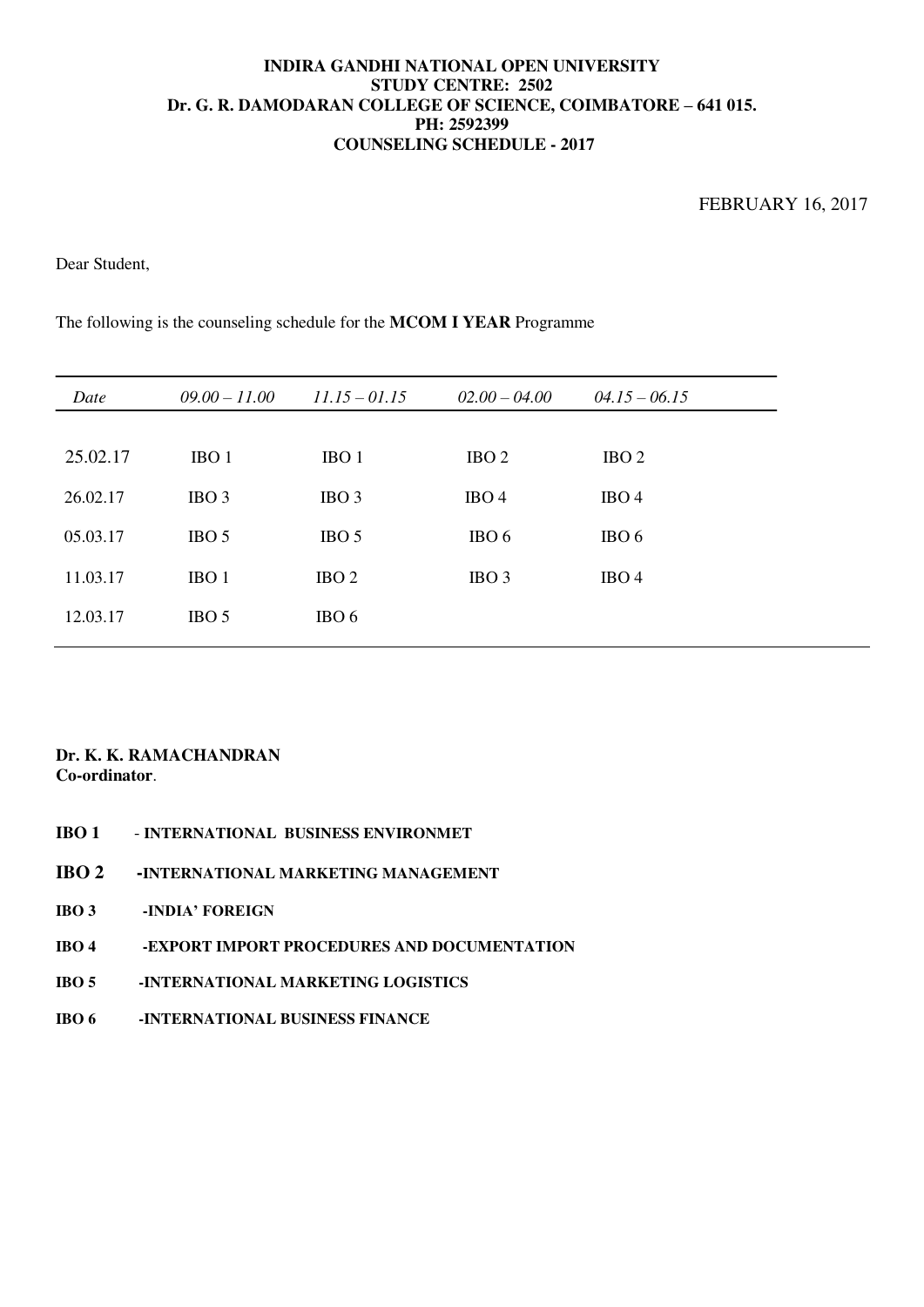FEBRUARY 16, 2017

Dear Student,

The following is the counseling schedule for the **MAWGS 4** Programme

| Date     |       | $09.00 - 11.00$ $11.15 - 01.15$ | $02.00 - 04.00$ | $04.15 - 06.15$ |  |
|----------|-------|---------------------------------|-----------------|-----------------|--|
| 18.03.17 | MWG 7 | MWG 8                           |                 |                 |  |

#### **Dr. K. K. RAMACHANDRAN Co-ordinator**.

#### **MWG 7 - POSTMODERNISM & GENDER**

## **MWG 8 – GENDER & LIFE NARRATIVES**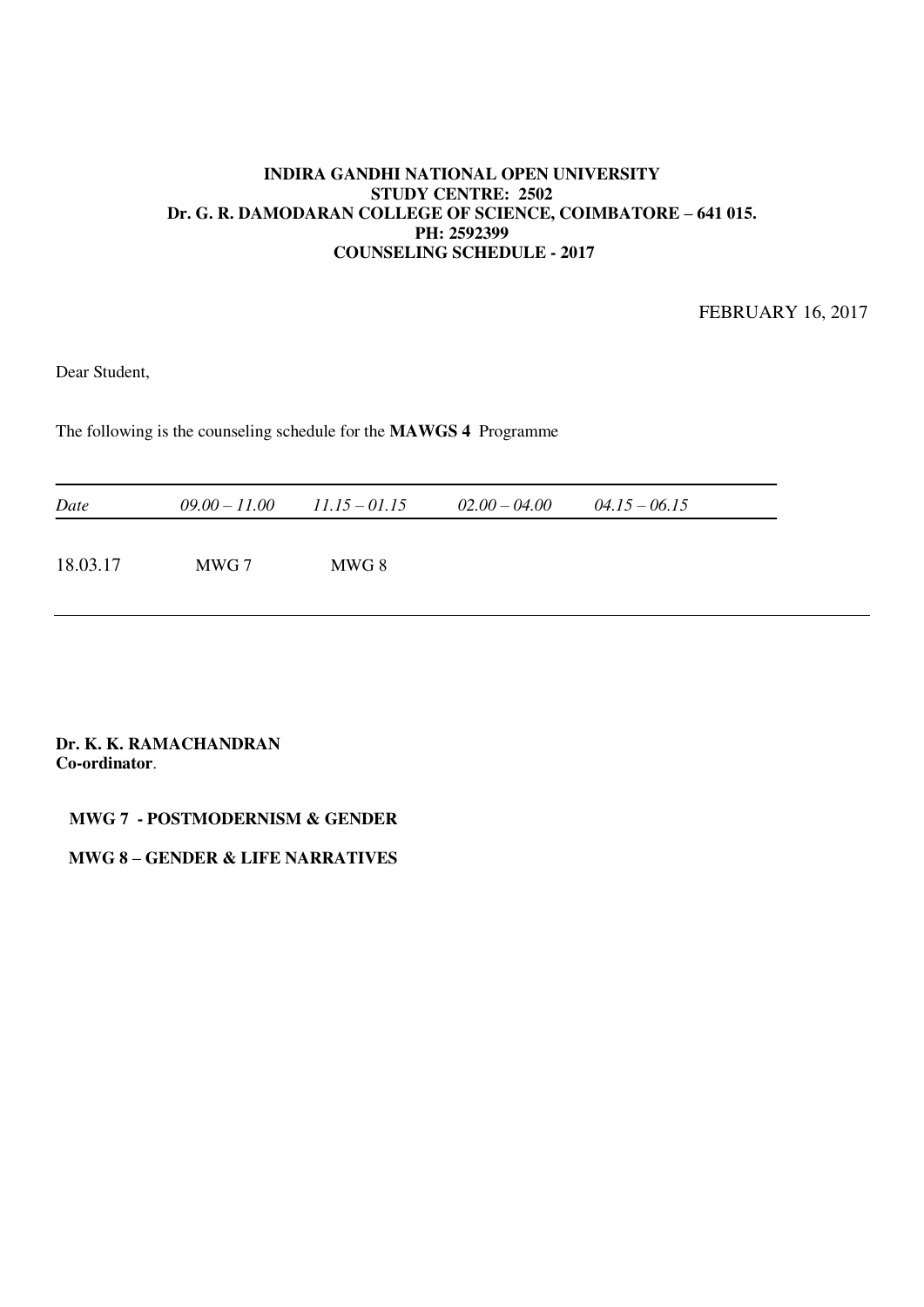FEBRUARY 16, 2017

Dear Student,

The following is the counseling schedule for the **MARD** Programme

| Date     | $09.00 - 11.00$ | $11.15 - 01.15$ | $02.00 - 04.00$ | $04.15 - 06.15$ |
|----------|-----------------|-----------------|-----------------|-----------------|
|          |                 |                 |                 |                 |
| 05.03.17 | <b>MRD</b> 101  | <b>MRD</b> 101  | <b>MRD 102</b>  | <b>MRD 102</b>  |
| 11.03.17 | <b>MRD 103</b>  | <b>MRD 103</b>  | MRD4            | MRD4            |
|          |                 |                 |                 |                 |

#### **Dr. K. K. RAMACHANDRAN Co-ordinator**.

**MRD 101- RURAL DEVELOPMENT- INDIAN CONTEXT** 

**MRD 102- RURAL DEVELOPMENT PROGRAMMES** 

**MRD 103- RURAL DEVELOPMENT- PLANNING AND MANAGEMENT** 

**MRD 4 -RESEARCH METHODS IN RURAL DEVELOPMENT**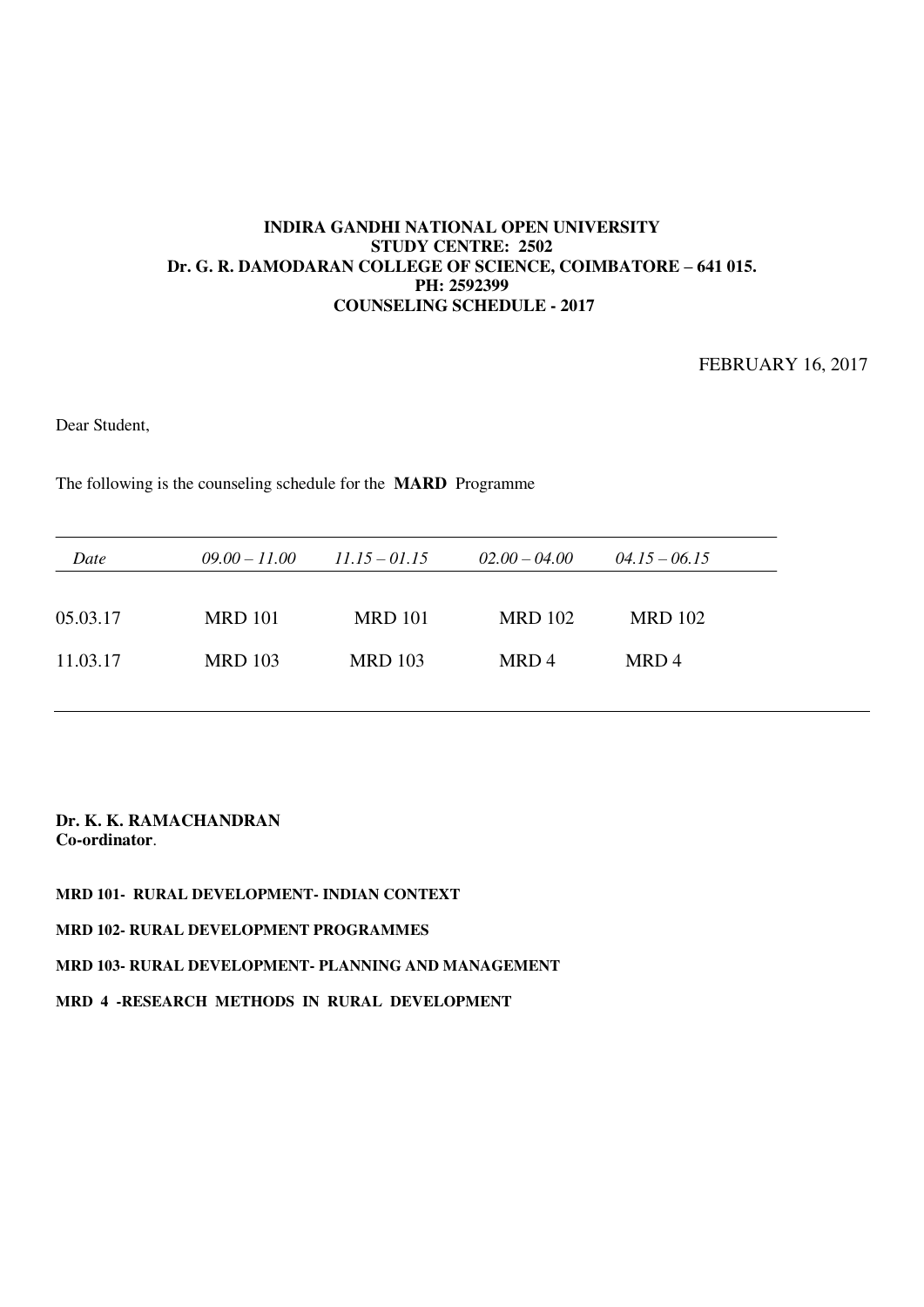FEBRUARY 16, 2017

Dear Student,

The following is the counseling schedule for the **MAH I YEAR** Programme

| Date     | $09.00 - 11.00$ | $11.15 - 01.15$ | $02.00 - 04.00$  | $04.15 - 06.15$  |
|----------|-----------------|-----------------|------------------|------------------|
| 25.02.17 | MHI1            | MHI1            | MHI <sub>2</sub> | MHI <sub>2</sub> |
| 26.02.17 | MHI 4           | MHI 4           | MHI 5            | MHI 5            |

- **MHI 1 ANCIENT AND MEDIEVAL SOCIETIES**
- **MHI 2 MODERN WORLD**
- **MHI4 POLITICAL STRUCTURES IN INDIA**
- **MHI 5 HISTORY OF INDIAN ECONOMY**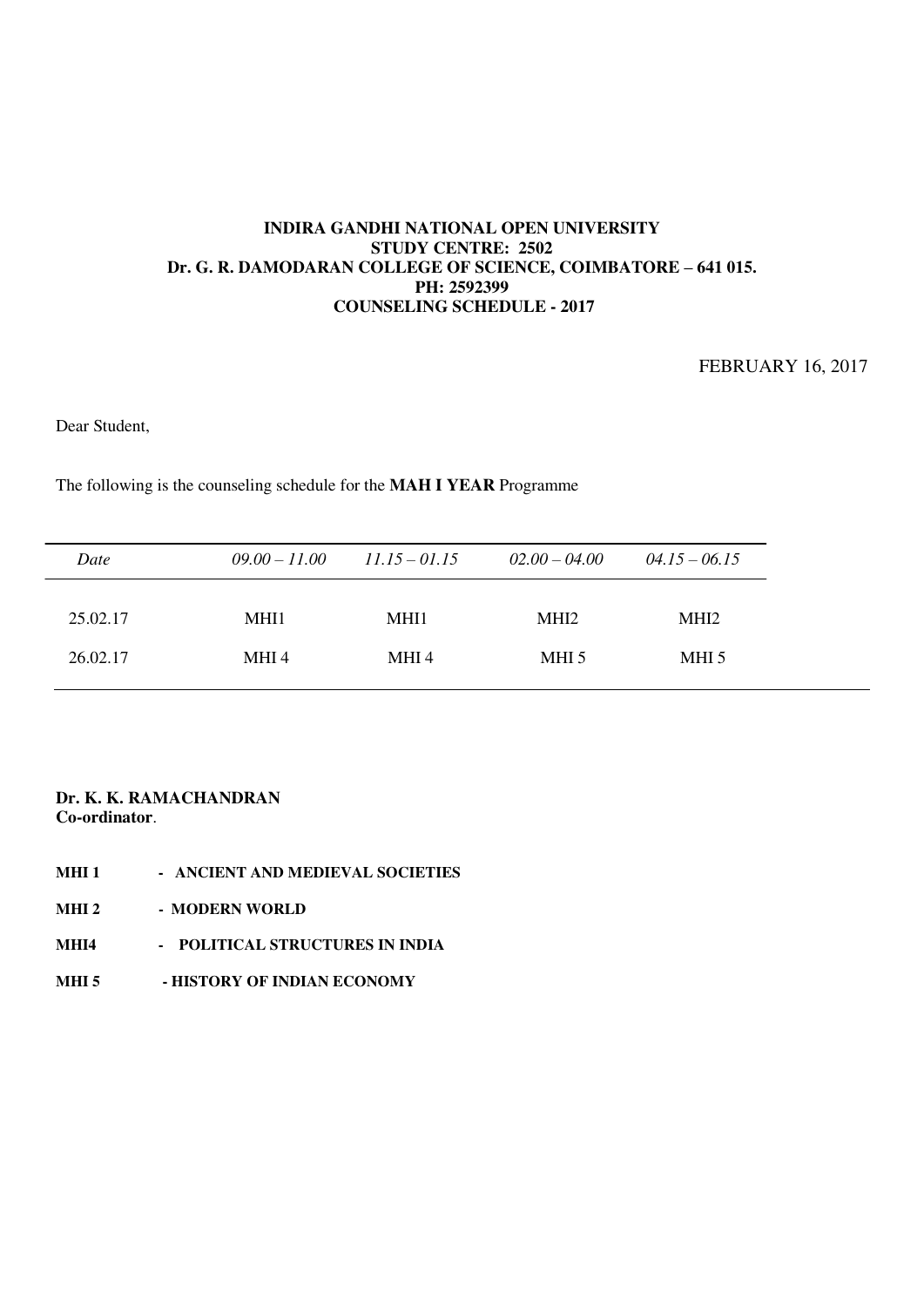FEBRUARY 16, 2017

Dear Student,

The following is the counseling schedule for the **MAH II YEAR** Programme

| Date     | $09.00 - 11.00$   | $11.15 - 01.15$   | $02.00 - 04.00$   | $04.15 - 06.15$   |
|----------|-------------------|-------------------|-------------------|-------------------|
| 05.03.17 | MHI <sub>3</sub>  | MHI <sub>3</sub>  | MHI 6             | MHI 6             |
| 11.03.17 | MHI <sub>8</sub>  | MHI 8             | MPSE <sub>3</sub> | MPSE <sub>3</sub> |
| 12.03.17 | MPSE <sub>4</sub> | MPSE <sub>4</sub> | MHI <sub>3</sub>  | MHI 8             |

### **Dr. K. K. RAMACHANDRAN Co-ordinator**.

#### **MHI 3 -HISTORIOGRAPHY**

**MHI 6 –EVOLUTION OF SOCIAL STRUCTURES INDIA THOUGHT THE AGES** 

**MHI 8 –HISTORY OF ECOLOGY AND ENVIRONMENT :INDIA** 

#### **MPSE3 –WESTERN POLITICAL THOUGHT**

### **MPSE 4 –SOCIAL AND POLITICAL THOUGHTIN MODERN INDIA**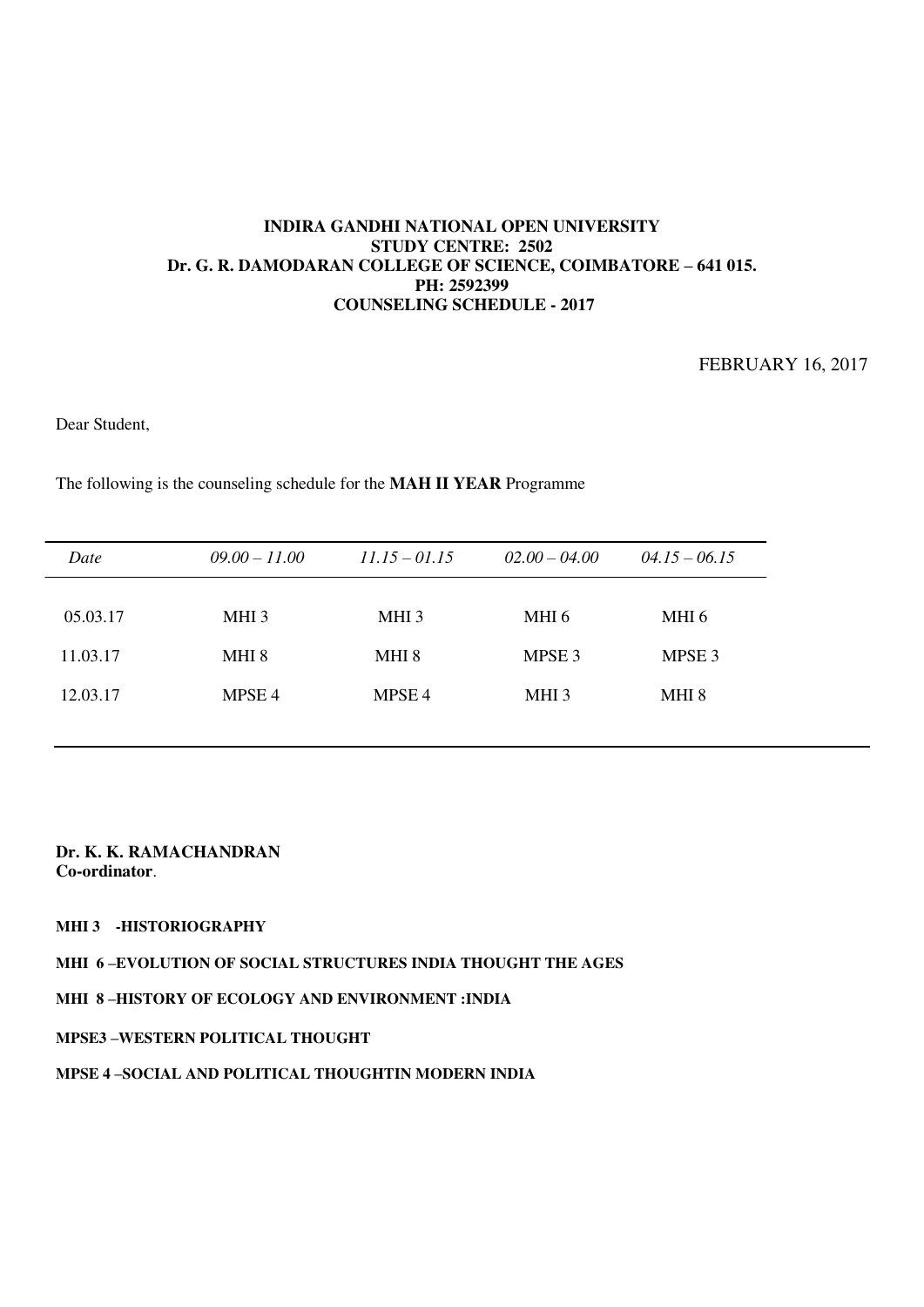FEBRUARY 16, 2017

Dear Student,

The following is the counseling schedule for the **DNHE** Programme

| Date     | $09.00 - 11.00$   | $11.15 - 01.15$   | $02.00 - 04.00$   | $04.15 - 06.15$   |  |
|----------|-------------------|-------------------|-------------------|-------------------|--|
|          |                   |                   |                   |                   |  |
| 05.03.17 | DNHE <sub>1</sub> | DNHE <sub>1</sub> | DNHE <sub>2</sub> | DNHE <sub>2</sub> |  |
| 11.03.17 | DNHE <sub>3</sub> | DNHE <sub>3</sub> | DNHE <sub>4</sub> | DNHE <sub>4</sub> |  |
| 12.03.17 | DNHE <sub>1</sub> | DNHE <sub>2</sub> | DNHE <sub>3</sub> | DNHE <sub>4</sub> |  |
|          |                   |                   |                   |                   |  |

#### **Dr. K. K. RAMACHANDRAN Co-ordinator**.

## **DNHE 1 – NUTRITION FOR THE COMMUNITY**

## **DNHE 2- PUBLIC HEALTH AND HYGIENE**

## **DNHE 3- NUTRITION AND HEALTH EDUCATION**

## **DNHE 4 – PROJECT WORK: NUTRITION AND HEALTH EDUCATION**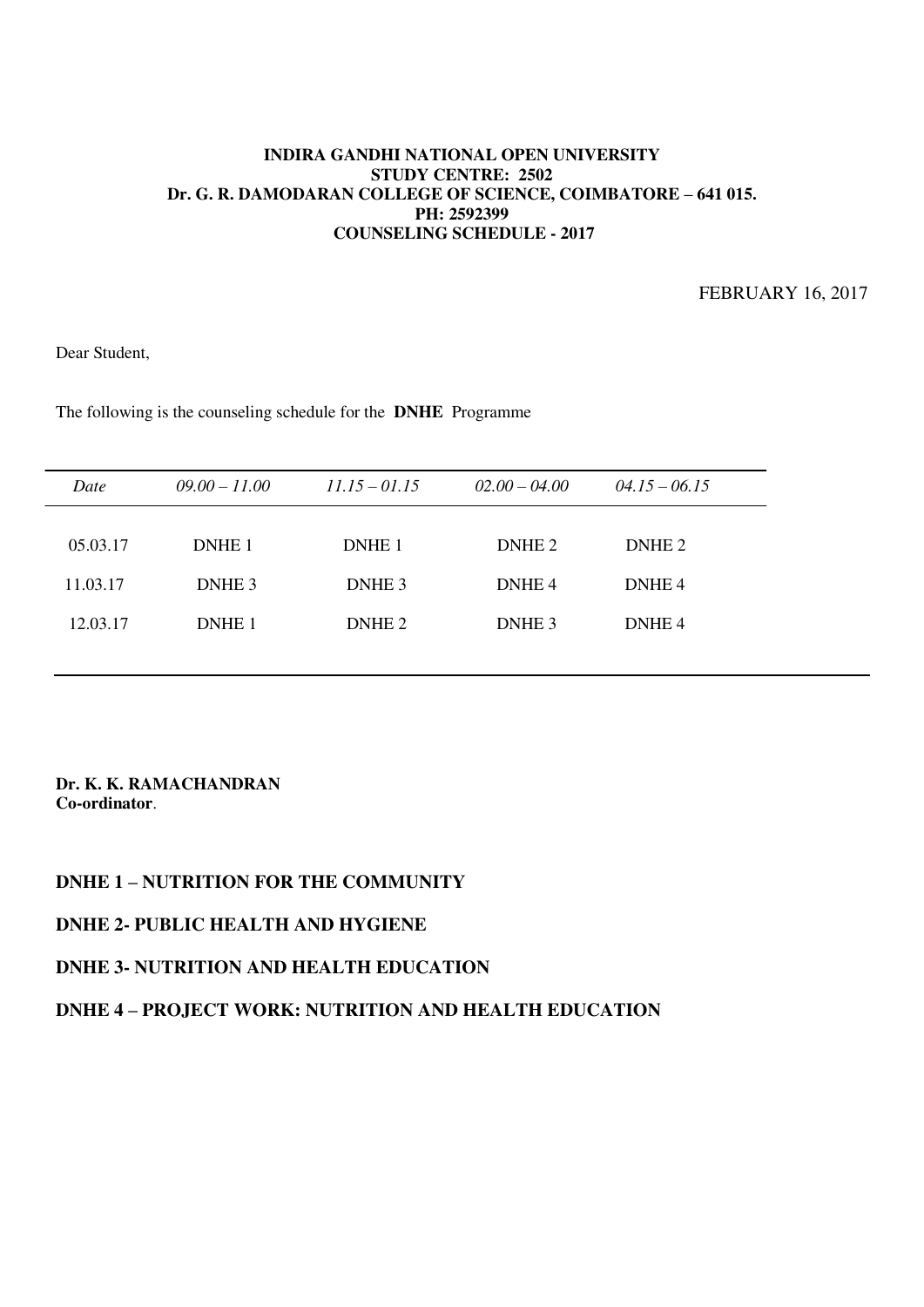FEBRUARY 16, 2017

Dear Student,

The following is the counseling schedule for the **DECE** Programme

| Date     | $09.00 - 11.00$ | $11.15 - 01.15$ | $02.00 - 04.00$   | $04.15 - 6.15$ |
|----------|-----------------|-----------------|-------------------|----------------|
| 05.03.17 | DECE 1          | DECE 2          | DECE <sub>3</sub> |                |

# **Dr. K. K. RAMACHANDRAN Co-ordinator**.

#### **DECE1 - ORGANIZING CHID CARE SERVICES**

#### **DECE2 -CHILD HEALTH AND NUTRITION**

#### **DECE3 -SERVICE AND PROGRAMMES FOR CHILDREN**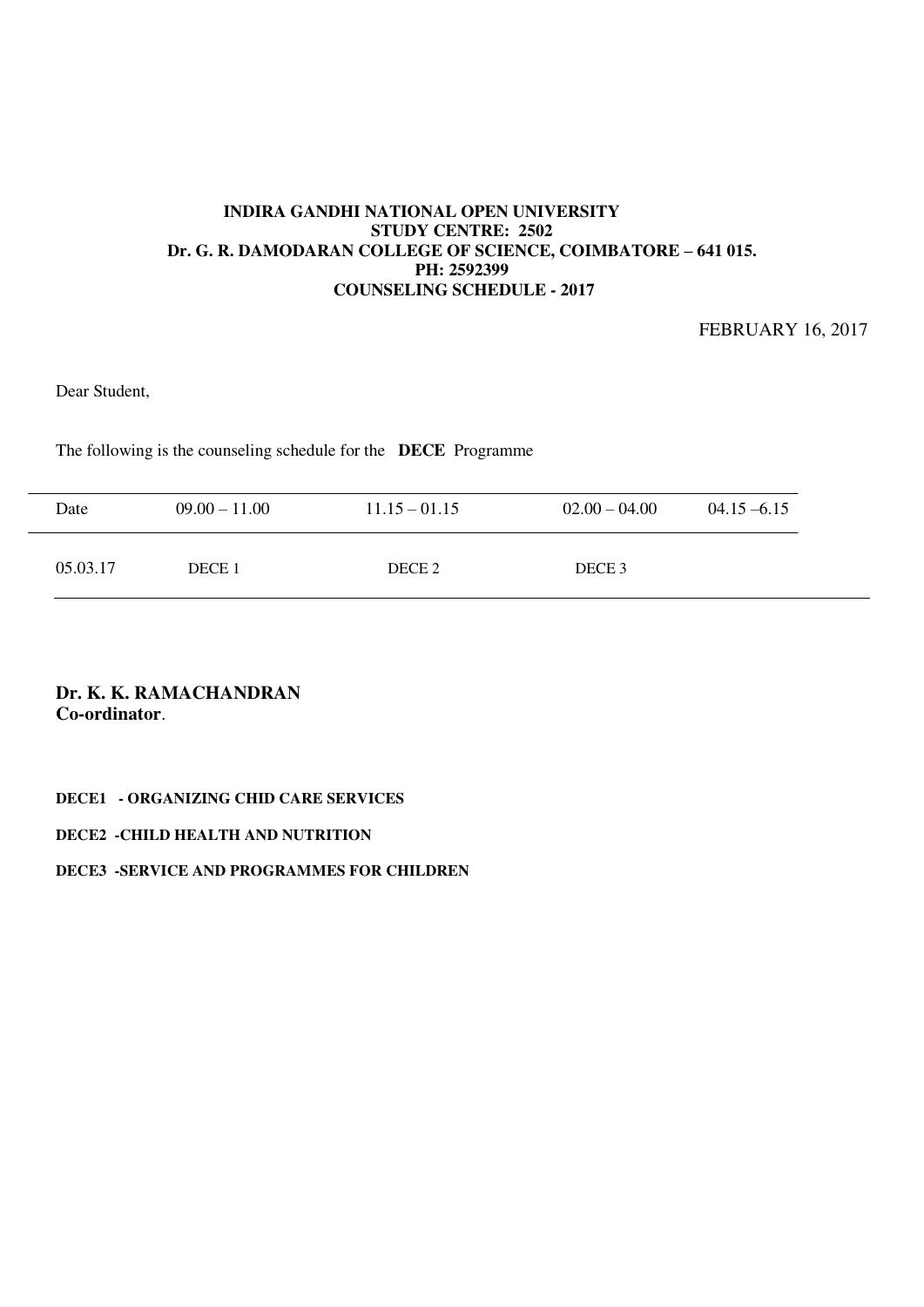Dear Student,

The following is the counseling schedule for the **B.SC III YEAR** Programme

| Date     | $09.00 - 11.00$     | $11.15 - 01.15$  | $02.00 - 04.00$     | $04.15 - 06.15$       |
|----------|---------------------|------------------|---------------------|-----------------------|
| 25.02.17 | FEG $1/$ FHD $2$    | FEG 1/FHD 2      | FEG 2/BHDF 101      | <b>FEG 2/BHDF 101</b> |
| 26.02.17 | PHE 6/CHE 5         | PHE 6/CHE 5      | FEG <sub>1</sub>    | FEG <sub>2</sub>      |
| 05.03.07 | <b>PHE 9/CHE 10</b> | PHE 9/CHE 10     | <b>PHE 10/CHE 4</b> | <b>PHE 10/CHE 4</b>   |
| 11.03.17 | $\triangle$ NC 1    | ANC <sub>1</sub> | PHE 7/CHE 2         | PHE 7/ CHE 2          |
| 12.03.17 | PHE <sub>6</sub>    | PHE <sub>7</sub> | CHE <sub>5</sub>    | ANC <sub>1</sub>      |

#### . **Dr. K. K. RAMACHANDRAN**

**Co-ordinator**.

- FEG 1 FOUNDATION COURSE IN ENGLISH 1
- **FHD 2 FOUNDATION COURSE IN HINDI-2**
- **FEG 2 -FOUNDATION COURSE IN ENGLISH 2**
- **BHDF 101 -HINDI GADYA (REVISED COURSE OF EHD-1)**
- **PHE 6- THERMODYNAMICS AND STATISTICAL MECHANICS**
- **CHE 5 –ORGANIC CHEMISTRY**
- **PHE 9 OPTICS**
- **CHE 10 -SPECTROSCOPY**
- **PHE 10 –ELECTRICAL CIRCUITS AND ELECTRONICS**
- **CHE 4 PHYSICAL CHEMISTRY**
- **ANC 1 -NUTRITION FOR THE COMMUNITY**
- **PHE 7 – ELECTRIC AND MAGNETIC PHENOMENA**
- **CHE 2 – INORGANIC CHEMISTR**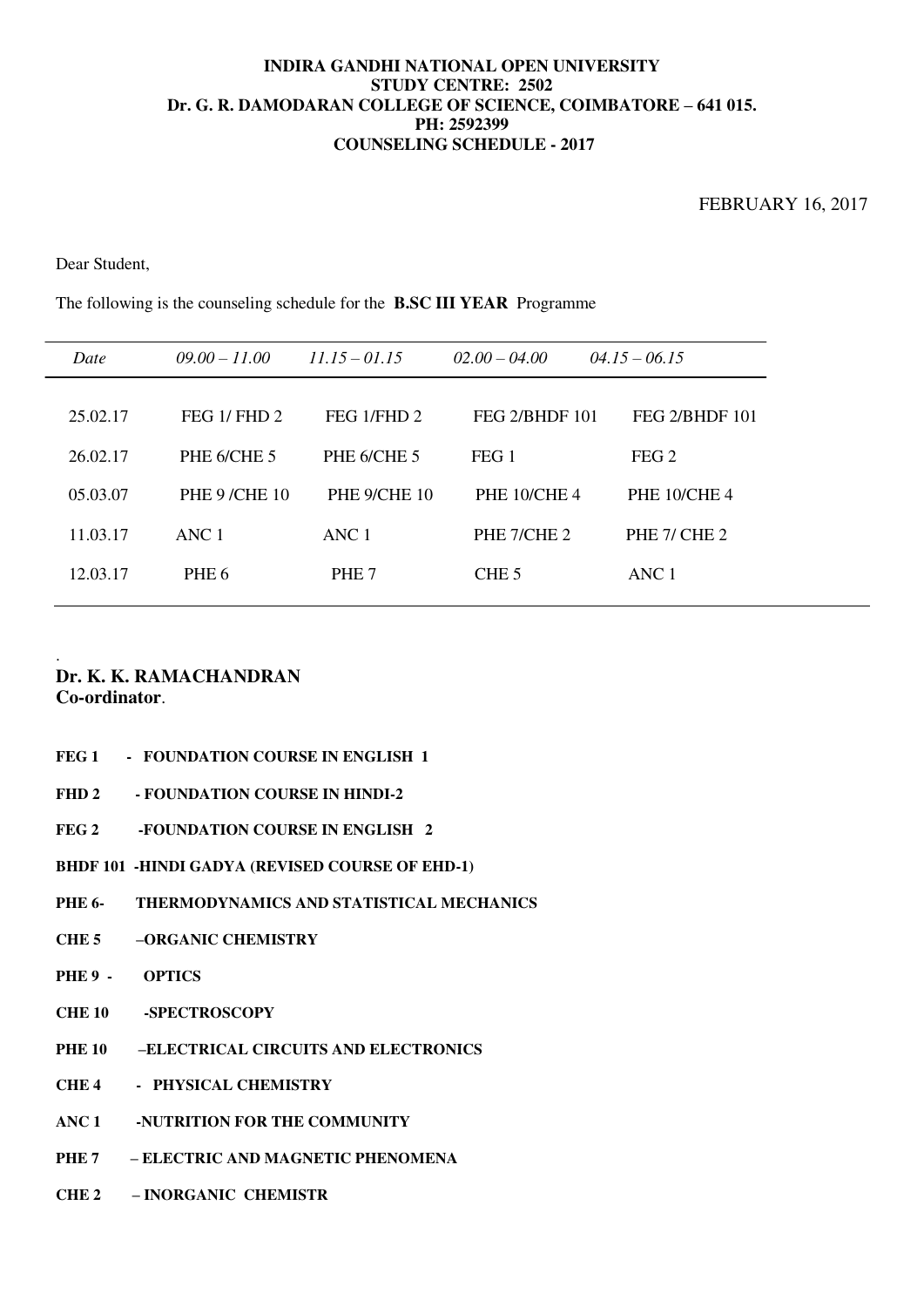FEBRUARY 16, 2017

Dear Student,

The following is the counseling schedule for the **B.SC I YEAR** Programme

| Date     | $09.00 - 11.00$  | $11.15 - 01.15$  | $02.00 - 04.00$  | $04.15 - 06.15$  |
|----------|------------------|------------------|------------------|------------------|
| 25.02.17 | FEG <sub>1</sub> | FEG <sub>1</sub> | FEG <sub>2</sub> | FEG <sub>2</sub> |
| 26.02.17 | FST 1            | FST <sub>1</sub> | FEG <sub>1</sub> | FEG <sub>2</sub> |
| 05.03.17 | FST <sub>1</sub> |                  |                  |                  |
|          |                  |                  |                  |                  |

## **Dr. K. K. RAMACHANDRAN Co-ordinator**.

FEG 1 -FOUNDATION COURSE IN ENGLISH 1 **FEG 2 -FOUNDATION COURSE IN ENGLISH 2 FST-1 -FOUNDATION COURSE IN SCIENCE& TECHNOLOGY**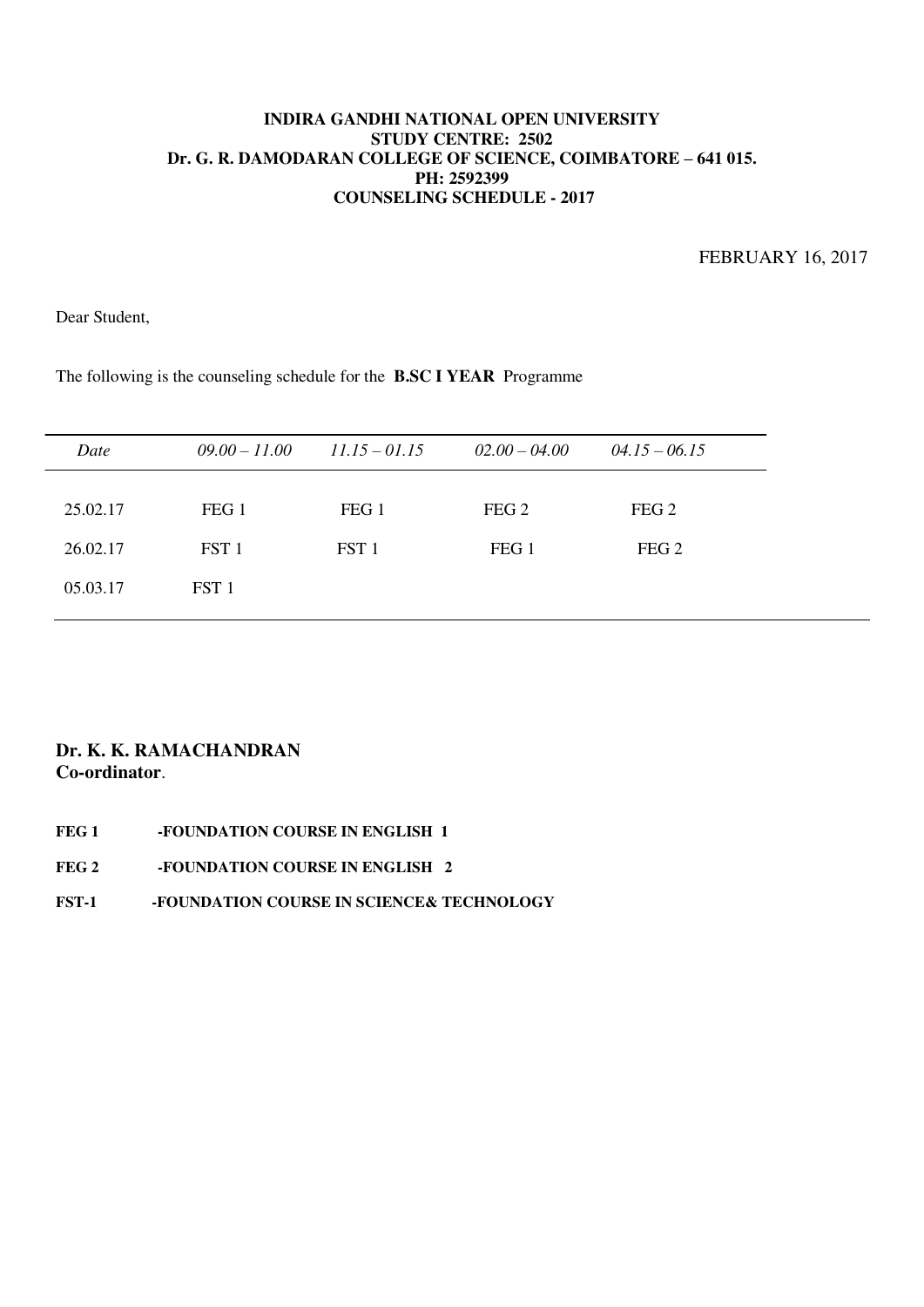FEBRUARY 16, 2017

Dear Student,

The following is the counseling schedule for the **BPP** Programme

| Date     | $09.00 - 11.00$  | $11.15 - 01.15$ | $02.00 - 04.00$ | $04.15 - 06.15$ |  |
|----------|------------------|-----------------|-----------------|-----------------|--|
|          |                  |                 |                 |                 |  |
| 05.03.17 | <b>OSS</b> 101   | <b>OSS</b> 101  | <b>OMT</b> 101  | <b>OMT</b> 101  |  |
| 11.03.17 | PCO <sub>1</sub> | PCO 1           |                 |                 |  |

| <b>OSS 101</b> | - PREPARATORY COURSE IN SOCIAL SCIENCE      |
|----------------|---------------------------------------------|
| OMT 101        | - PREPARATOYR COURSE IN GENERAL MATHEMATIES |
| PCO 1          | - PREPARATORY COURSE IN COMMERCE            |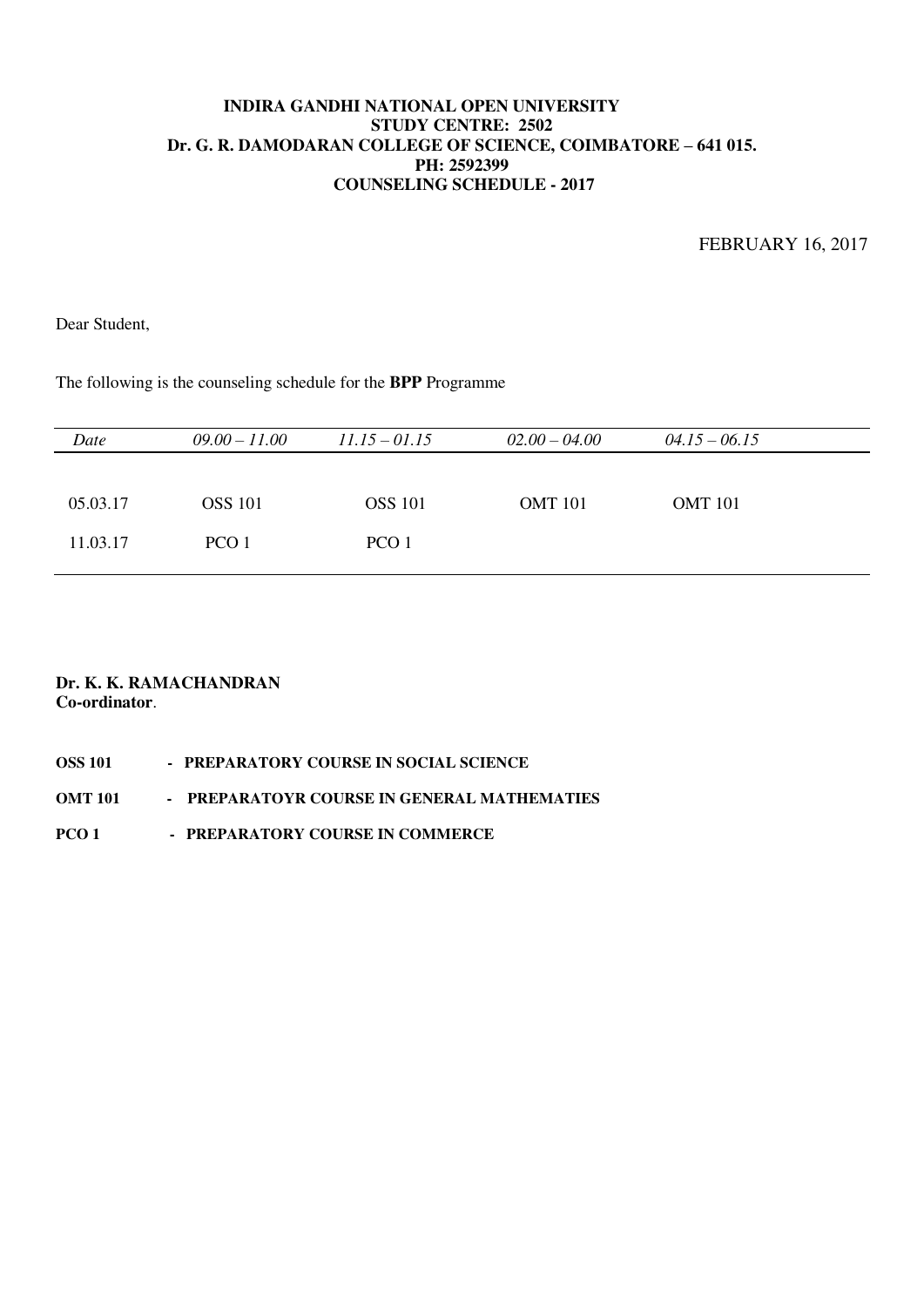FEBRUARY 16, 2017

Dear Student,

| $09.00 - 11.00$  | $11.15 - 01.15$  | $02.00 - 04.00$   | $04.15 - 6.15$    |
|------------------|------------------|-------------------|-------------------|
| AED 1            | AED 1            | FEG <sub>2</sub>  | FEG <sub>2</sub>  |
| FST 1            | FST 1            | ECO <sub>13</sub> | ECO <sub>13</sub> |
| FST <sub>1</sub> | FST <sub>1</sub> | <b>BEGF1</b>      | <b>BEGF1</b>      |
| <b>BEGE 104</b>  | <b>BEGE 104</b>  | AED <sub>1</sub>  |                   |
|                  |                  |                   |                   |

The following is the counseling schedule for the **BCOM (A &F)** Programme

### **Dr. K. K. RAMACHANDRAN Co-ordinator**.

**BEGF 1 -** 

| AED 1            | - EXPORT PROCEDURES AND DOCUMENTATION     |
|------------------|-------------------------------------------|
| FEG <sub>2</sub> | -FOUNDATION COURSE IN ENGLISH 2           |
| FST-1            | -FOUNDATION COURSE IN SCIENCE& TECHNOLOGY |
| ECO 13           | -BUSINESS ENVIRONMENT                     |
| $BEGF$ 1 -       |                                           |
| <b>BEGE 104</b>  | -ENGLISH FOR BUSINESS COMMUNICATION       |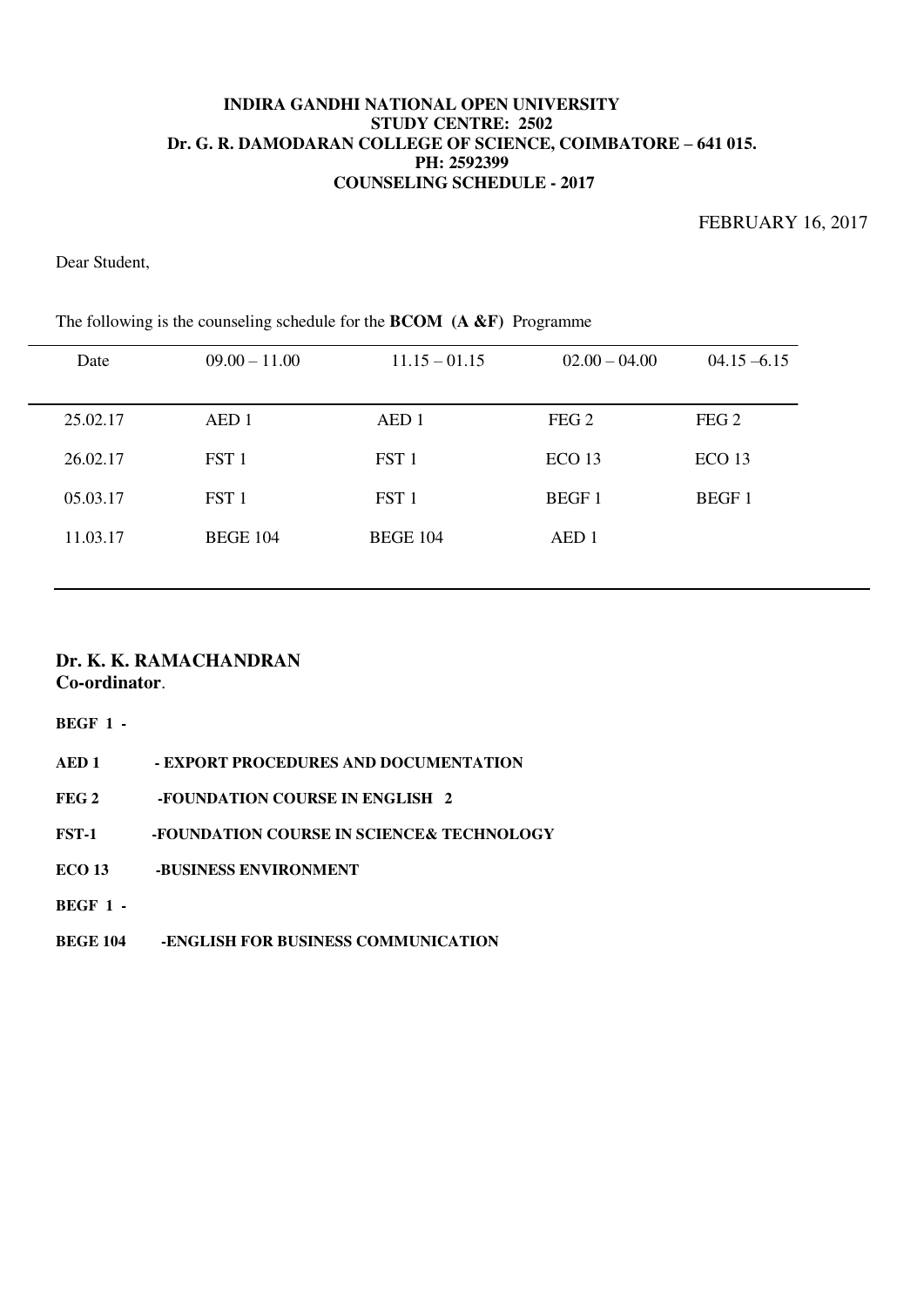FEBRUARY 16, 2017

Dear Student,

| The following is the counseling schedule for the <b>BCOM TIT YEAR</b> Programme |                   |                   |                  |                  |  |
|---------------------------------------------------------------------------------|-------------------|-------------------|------------------|------------------|--|
| Date                                                                            | $09.00 - 11.00$   | $11.15 - 01.15$   | $02.00 - 04.00$  | $04.15 - 6.15$   |  |
| 25.02.17                                                                        | AED 1             | AED <sub>1</sub>  | ECO10            | ECO10            |  |
| 26.02.17                                                                        | ECO <sub>11</sub> | ECO <sub>11</sub> | ECO <sub>9</sub> | ECO <sub>9</sub> |  |
| 05.03.17                                                                        | AOM1              | AOM 1             | <b>BCOE 108</b>  | <b>BCOE 108</b>  |  |
|                                                                                 |                   |                   |                  |                  |  |

The following is the counseling schedule for the **BCOM III YEAR** Programme

## **Dr. K. K. RAMACHANDRAN Co-ordinator**.

**AED 1 - EXPORT PROCEDURES AND DOCUMENTATION** 

**ECO 10 -ELEMENTS OF COSTING** 

**ECO 11 - ELEMENTS OF INCOME TAX** 

**ECO 9 - MONEY,BANKING &FINANCIAL INSTITUTIONS** 

**AOM 1 - OFFICE ORGANIZATION AND MANAGEMENT** 

**BCOE 108 -**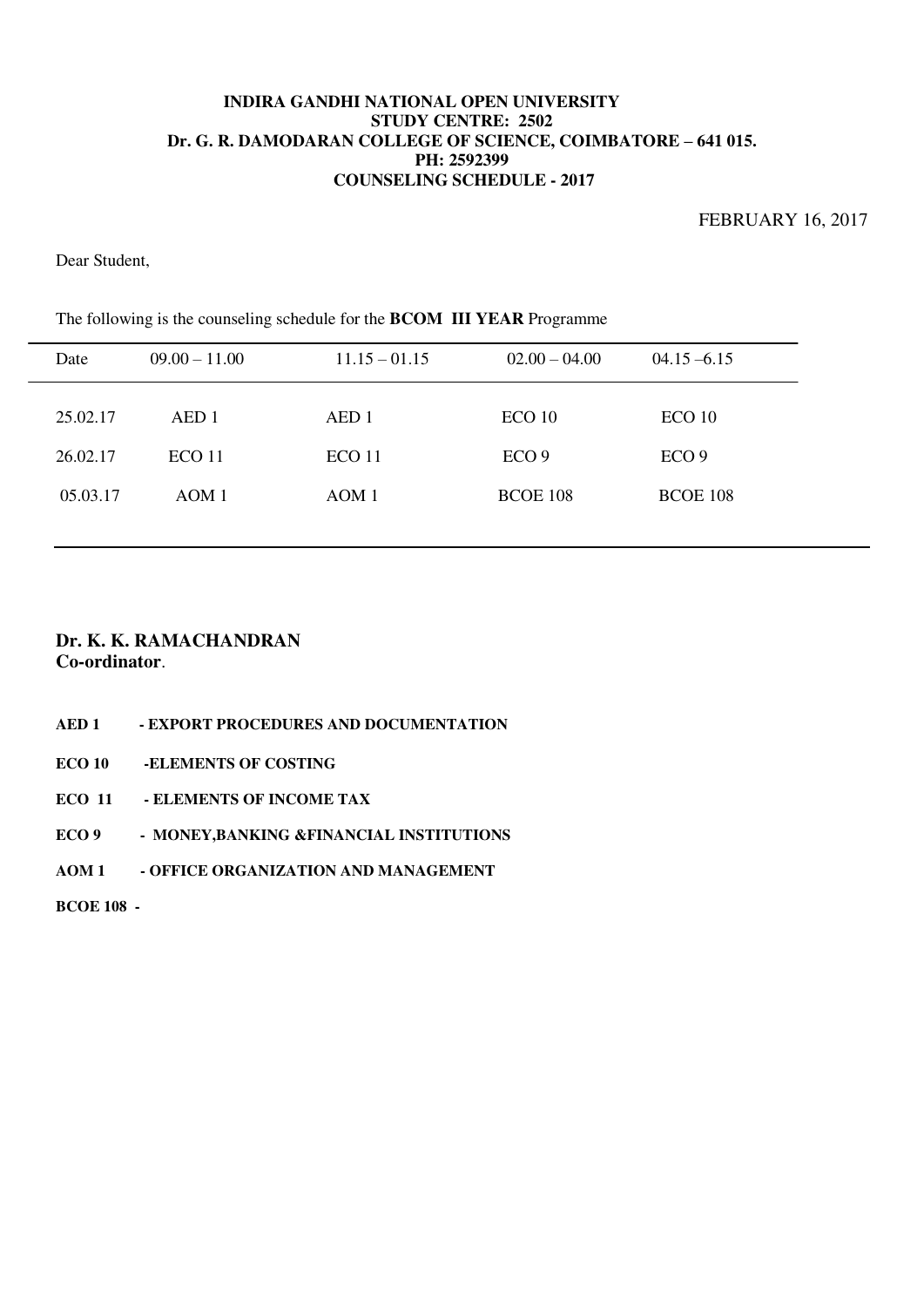FEBRUARY 16, 2017

Dear Student,

| Date     | $09.00 - 11.00$   | $11.15 - 01.15$   | $02.00 - 04.00$   | $04.15 - 6.15$    |
|----------|-------------------|-------------------|-------------------|-------------------|
| 25.02.17 | ECO <sub>12</sub> | ECO <sub>14</sub> | ECO <sub>03</sub> | ECO <sub>5</sub>  |
| 26.02.17 | FST 1             | ECO <sub>7</sub>  | ECO <sub>13</sub> | ECO <sub>13</sub> |
|          |                   |                   |                   |                   |

The following is the counseling schedule for the **BCOM II YEAR** Programme

- **ECO 12 -ELEMENTS OF AUDITING**
- **ECO 14 -ACCOUNTANCY- II**
- **ECO 3** -MANAGEMENT THEORY
- **ECO 5 -MERCANTILE LAW**
- **FST-1 -FOUNDATION COURSE IN SCIENCE& TECHNOLOGY**
- **ECO 7 -ELEMENTS OF STATISTICS**
- **ECO 13 -BUSINESS ENVIRONMENT**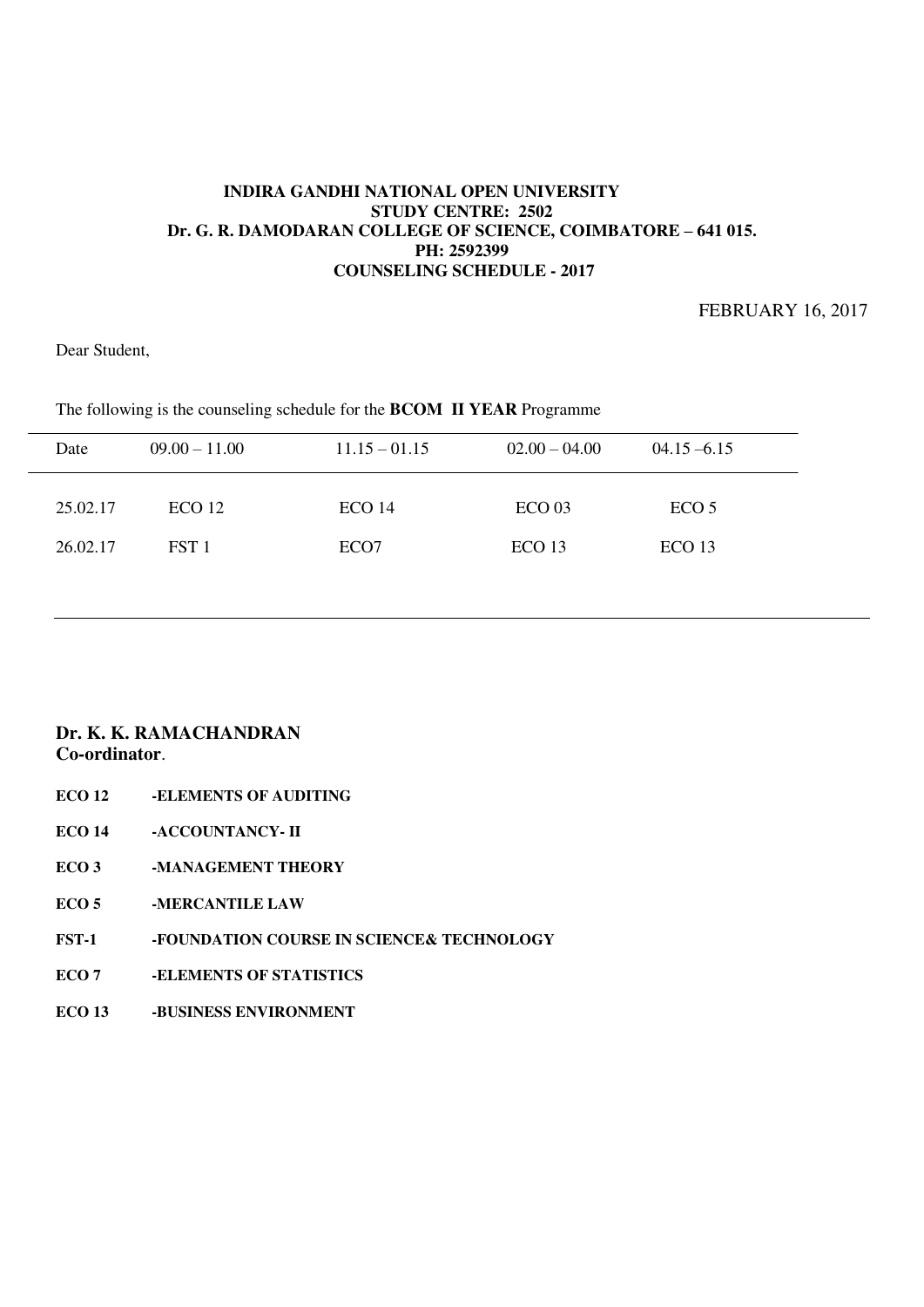FEBRUARY 16, 2017

Dear Student,

The following is the counseling schedule for the **BA I YEAR** Programme

| Date     | $09.00 - 11.00$          | $11.15 - 01.15$          | $02.00 - 04.00$ | $04.15 - 06.15$          |
|----------|--------------------------|--------------------------|-----------------|--------------------------|
| 25.02.17 | FEG $1$ /FHD $2$         | FEG 1/FHD 2              | FEG 2/BHDF 101  | FEG 2/BHDF 101           |
| 26.02.17 | <b>BHDF 101/FTM 1</b>    | <b>BHDF 101/FTM 1</b>    | FEG 1           | FEG <sub>2</sub>         |
| 05.03.17 | <b>BPAE 102/BEGE 101</b> | <b>BPAE 102/BEGE 101</b> | BEGF 1/BRDE101  | BEGF 1/BRDE101           |
| 11.03.17 | <b>EHI 1/BEGE 102</b>    | <b>EHI 1/BEGE 102</b>    | BSHF101/BPSE212 | <b>BSHF 101/BPSE 212</b> |
| 12.03.17 | BSHF 101/BRDE101         | BSHF 101/BRDE101         |                 |                          |
|          |                          |                          |                 |                          |

| FEG 1                          | -FOUNDATION COURSE IN ENGLISH-1                    |
|--------------------------------|----------------------------------------------------|
| FHD <sub>2</sub>               | - FOUNDATION COURSE IN HINDI-2                     |
| FEG <sub>2</sub>               | - ENGLISH                                          |
| <b>BHDF 101</b>                | -HINDI GADYA (REVISED COURSE OF EHD-1)             |
| FTM 1                          | -TAMIL                                             |
| <b>BPAE 102</b>                | -INDIAN ADMINISTRATION                             |
| BEGE101                        | <b>FROM LANGUAGE TO LITERATURE</b>                 |
| <b>BEGF1</b><br>$\blacksquare$ |                                                    |
| BRDE101                        | -RURAL DEVELOPMENT :INDIAN CONTEXT                 |
| EHI <sub>1</sub>               | -MODERN INDIA : 1857 -1964                         |
| <b>BEGE102 -</b>               | THE STRUCTURE OF MODERN ENGLISH                    |
| <b>BSHF 101</b>                | - FOUNDATION COURSE IN HUMANITIES & SOCIAL SCIENCE |
| <b>BPSE212</b>                 | -GOVERNMENT AND POLITICS IN INDIA                  |
|                                |                                                    |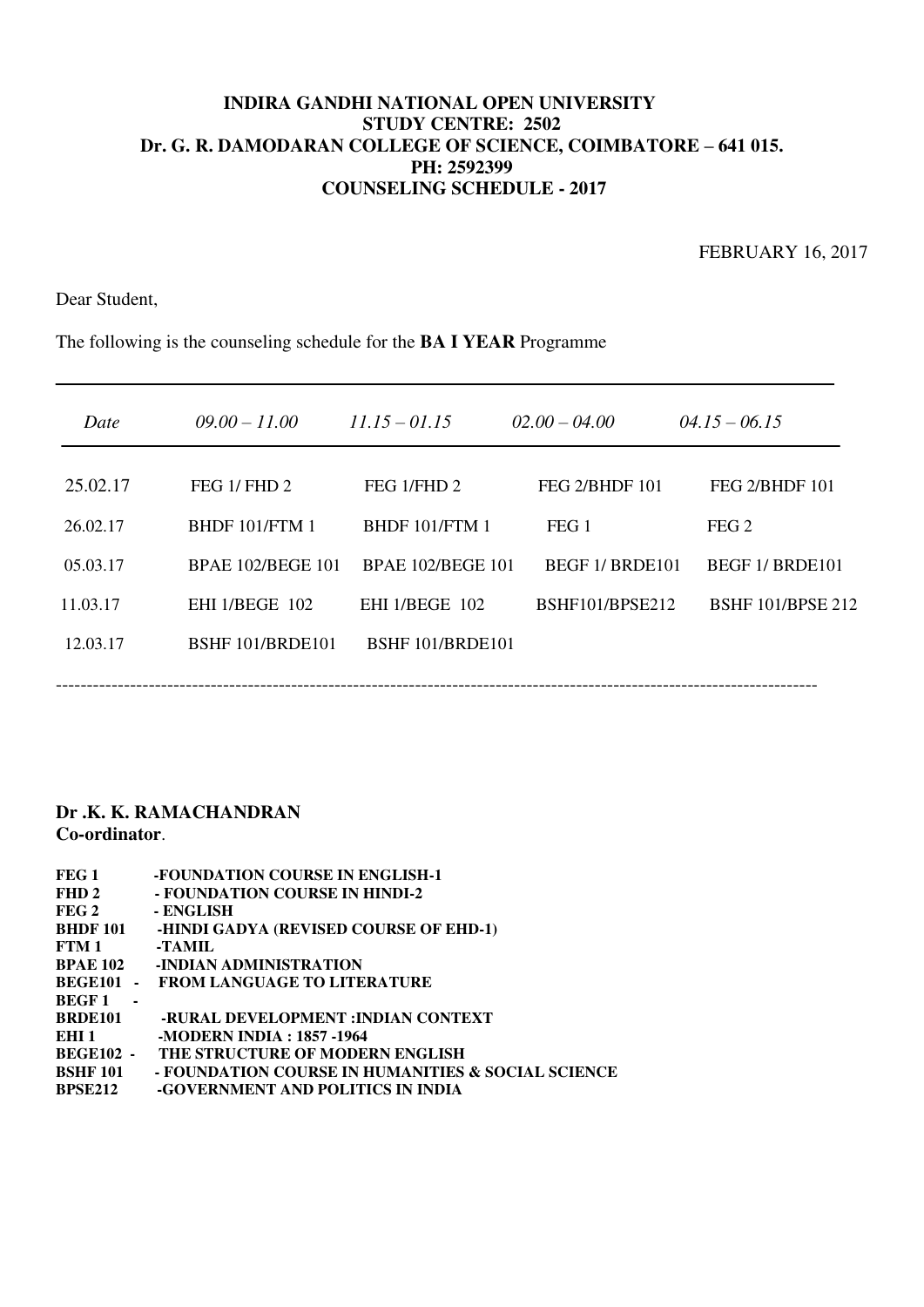FEBRUARY 16, 2017

Dear Student,

The following is the counseling schedule for the **BA II YEAR** Programme

| Date     | $09.00 - 11.00$  | $11.15 - 01.15$  | $02.00 - 04.00$ | $04.15 - 06.15$ |
|----------|------------------|------------------|-----------------|-----------------|
| 25.02.17 | EHI <sub>3</sub> | EHI <sub>3</sub> | EHI4            | EHI4            |
| 26.02.17 | FST <sub>1</sub> | FST <sub>1</sub> | <b>BRDE 101</b> | <b>BRDE 101</b> |
| 05.03.17 | FST 1            | FST <sub>1</sub> |                 |                 |
|          |                  |                  |                 |                 |

- EHI 3 INDIA: FROM 8<sup>th</sup> CENTURY TO 15<sup>th</sup> CENTURY A.D
- EHI 4 -INDIA:FROM 16thTO MID 18<sup>th</sup> CENTURY
- **FST 1 FOUNDATION COURSE IN SCIENCE & TECHNOLOGY**
- **BRDE101 -RURAL DEVELOPMENT :INDIAN CONTEXT**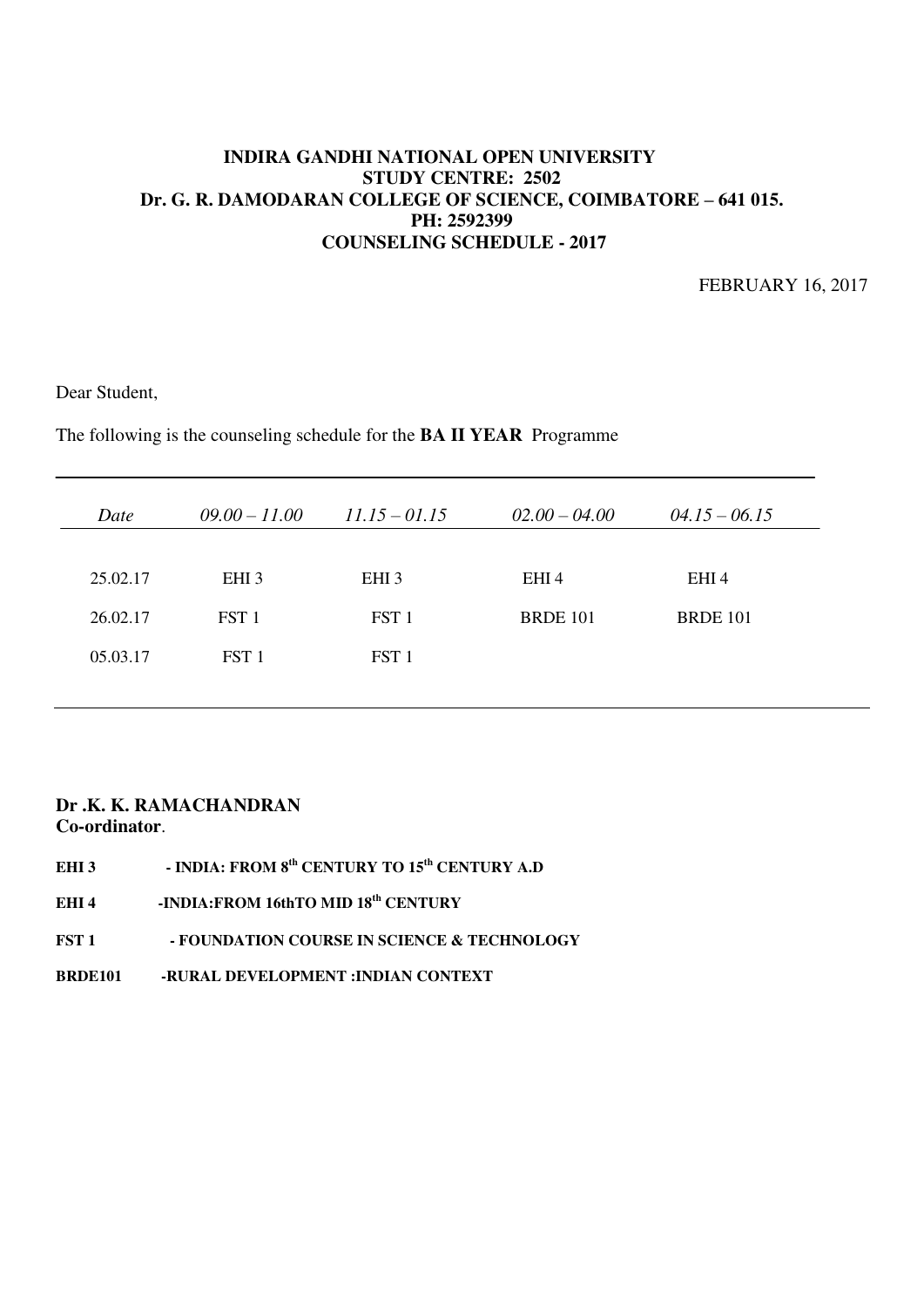FEBRUARY 16, 2017

Dear Student,

The following is the counseling schedule for the **BA III YEAR** Programme

| Date     | $09.00 - 11.00$  | $11.15 - 01.15$   | $02.00 - 04.00$          | $04.15 - 06.15$         |
|----------|------------------|-------------------|--------------------------|-------------------------|
| 25.02.17 | ACC 1            | ACC 1             | EPA 5                    | EPA 5                   |
| 26.02.17 | EPA $6/EHI$ 5    | EPA 6/EHI 5       | EHI <sub>6</sub>         | EHI <sub>6</sub>        |
| 05.03.17 | <b>ESO 16</b>    | ESO <sub>16</sub> | BRDE <sub>101</sub>      | BRDE <sub>101</sub>     |
| 11.03.17 | EHI <sub>1</sub> | EHI <sub>1</sub>  | <b>BSHF 101 /BPSE212</b> | <b>BSHF 101/BPSE212</b> |

## **Dr .K. K. RAMACHANDRAN Co-ordinator**.

- **ACC 1 -ORGANIZING CHILD CARE SERVICES**
- **EPA 5 FINANCIAL ADMINISTRATION**
- **EPA 6 PUBLIC POLICY**
- EHI 5 -INDIA:FROM MID 18<sup>th</sup> TO MID 19<sup>th</sup> CENTURY
- **EHI 6 -HISTROY OF CHINA AND JAPAN :1840- 1949**
- **ESO 16 SOCIAL PROBLEMS IN INDIA**
- **BRDE 101 -RURAL DEVELOPMENT : INDIAN CONTEXT**

**EHI 1 -MODERN INDIA : 1857 -1964** 

- **BSHF 101 FOUNDATION COURSE IN HUMANITIES & SOCIAL SCIENCE**
- **BPSE212 -GOVERNMENT AND POLITICS IN INDIA**